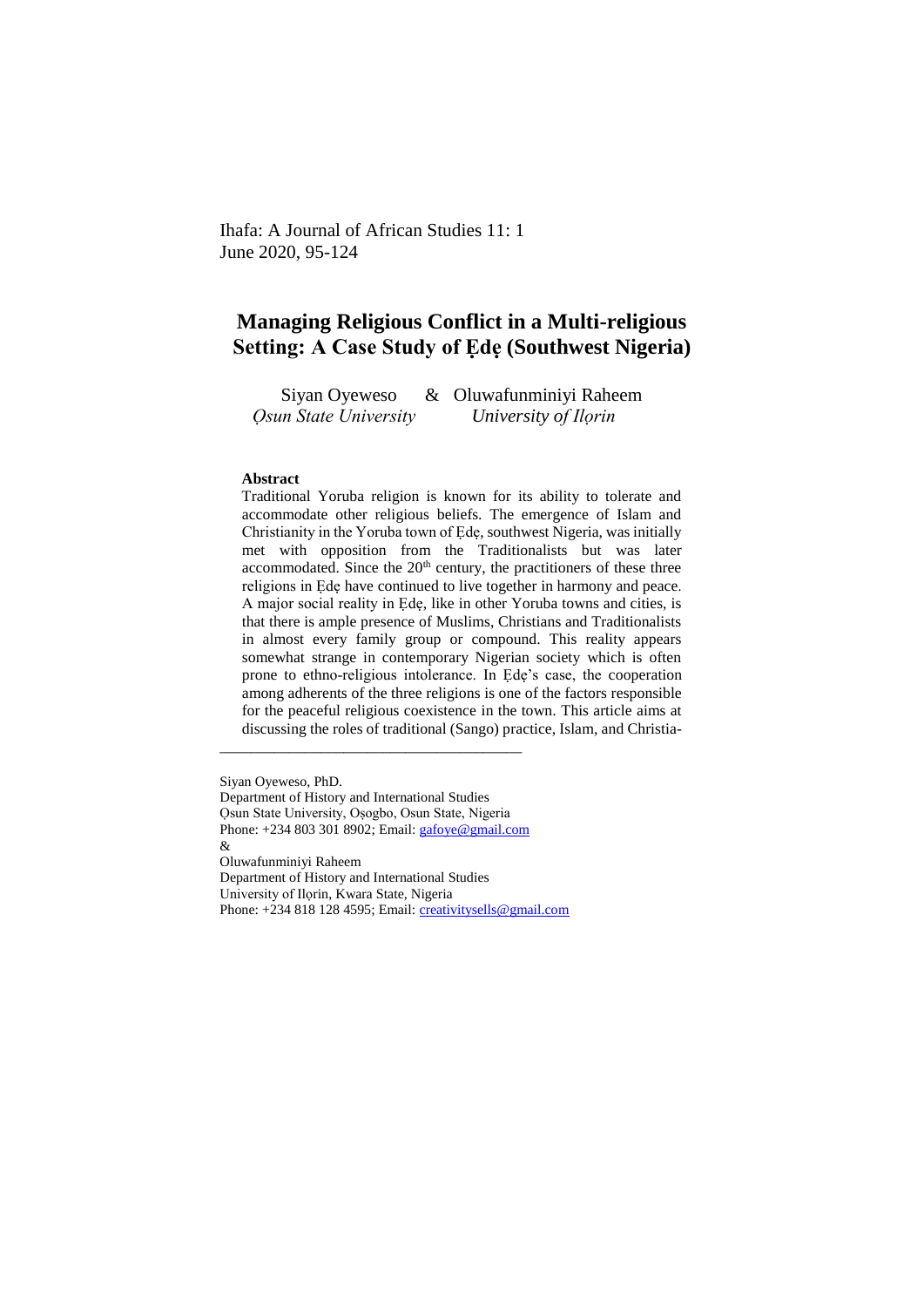nity in fostering religious co-existence in the now predominantly Muslim Yoruba town of Ẹdẹ. Data sources are from oral interviews and extant literature. Focusing on historical conflicts among and within religious groups as well as their resolutions, the article argues that religious conflicts often emerge for the purpose of control and power. It shows that peaceful religious coexistence in Ede is a reflection of mutual agreements by adherents of the religious groups over appropriate locations for different religious practices in the town.

**Keywords:** Traditionalists, Islam, Christianity, Ẹdẹ, Peaceful Coexistence,

## **Introduction**

Ede is an ancient Yoruba town in present-day Osun State, southwest Nigeria (Olunlade 1961, Oyeweso 2002). Traditionally, Ede's administration is headed by a paramount ruler with the title of *Timi Agbale Olofa Ina* (Agbale, the expert and fiery archer) assisted by a Council of twelve traditional Chiefs whose members represent the main traditional quarters of the town. Edeland today covers such outlying farming communities as Sekona, Akoda, Alajue, Oloki, Olodan, Elewure, Adejunwon, Agbungbu, Owode, Abere, Faosun, and Loogun among others. It is recognised as a Muslim town by the sheer size of its large Muslim population but there is also a considerable number of Christians and adherents of traditional religions in the town (Nolte, Ogen and Jones 2017: 1-30). In this unbalanced religious situation, in what ways do Christians and traditionalists wield sufficient influence in the local affairs of the town? Response to this question will be provided subsequently.

Traditional religion among the Yoruba is fluid and flexible and, therefore, gives no room for competition. It explains why worshippers of a particular deity can participate in the celebration and festivals of another deity. This form of collaboration among worshippers of different deities fostered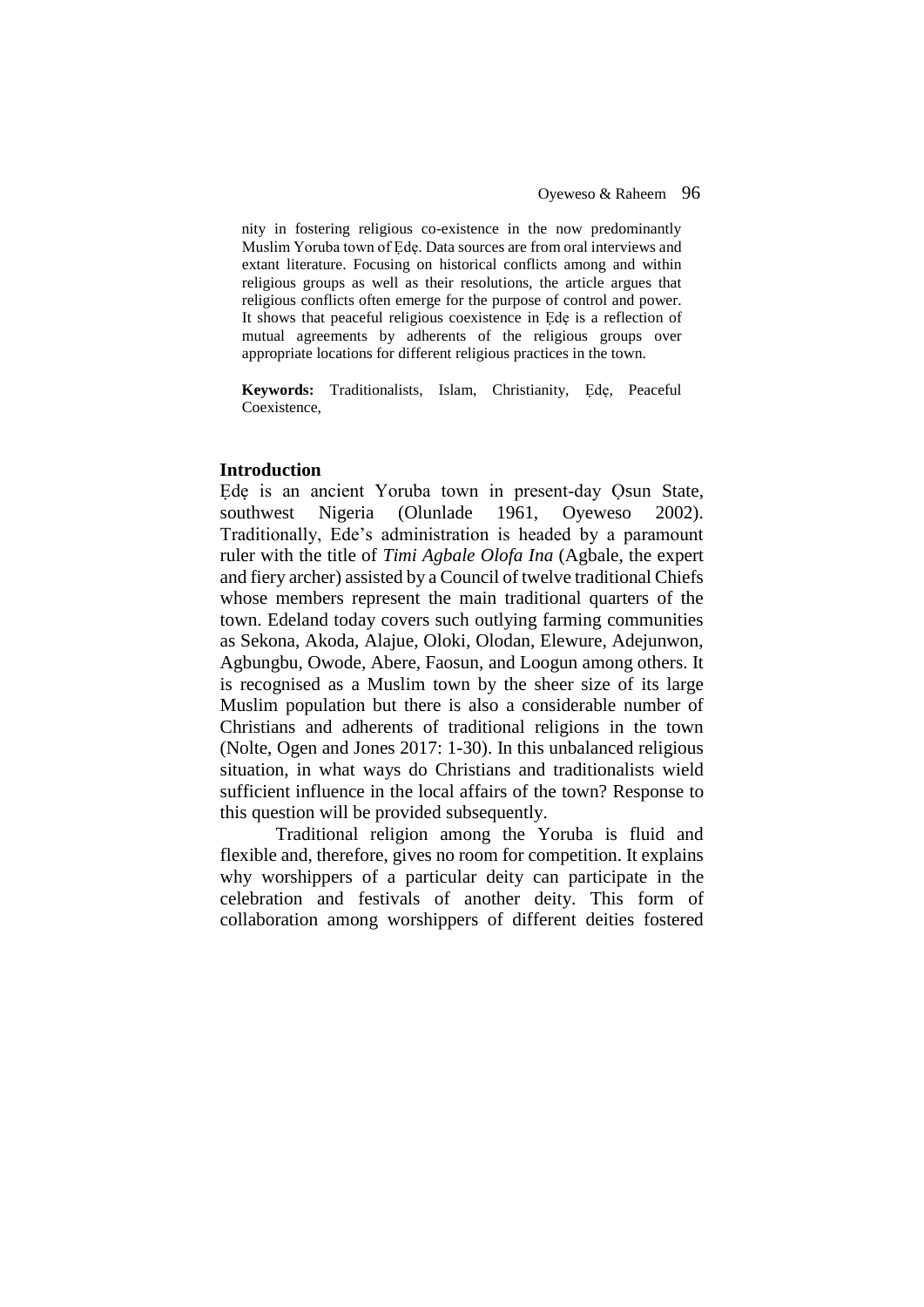cohesion and peaceful co-existence not only in the distant past but even at the time Islam and Christianity began to make steady inroads into Yorubaland around the mid-19<sup>th</sup> century. That Islam and later Christianity made progress and penetrated the traditional kingship institutions in many Yoruba towns attest to the expression of tolerance by worshippers of Traditional religion towards the two new religions. That many people later embraced the new religions even at the detriment of the existence of Traditional religion corroborates this view. While some frictions did occur along the line between the Traditionalists and the adherents of the new religions at different points in time, such frictions did not always lead to serious confrontations when compared to the reactionary disposition and intolerant attitudes of Muslims and Christians towards the Traditionalists.

Although the new religions began to overshadow Traditional religion from the late  $19<sup>th</sup>$  century and well into the early 20<sup>th</sup> century, the latter remain accommodating despite the lack of reciprocity by the former. In the case of Ede, the penetration of Islam, in particular, into the town's kingship (Timi) institution proved to be a very bitter pill to swallow for the Traditionalists, a scenario that eventually prepared the way for conflict and control by contending religious forces. The struggle for space was, however, re-negotiated among each of these contending forces such that the Timi institution and the Traditionalists which claim authority over the Timi stool found a common ground to exercise control and freedom to maintain their religion. As the new religions spread across the town, they became domesticated within family compounds which created a blend of three different religious beliefs existing side-by-side with the realisation that there was, indeed, a need to manage religious tensions in the multi-religious setting of Ede. To avoid religious conflict, Ede pushed for a sympathetic posture towards the three religious groups which became increasingly possible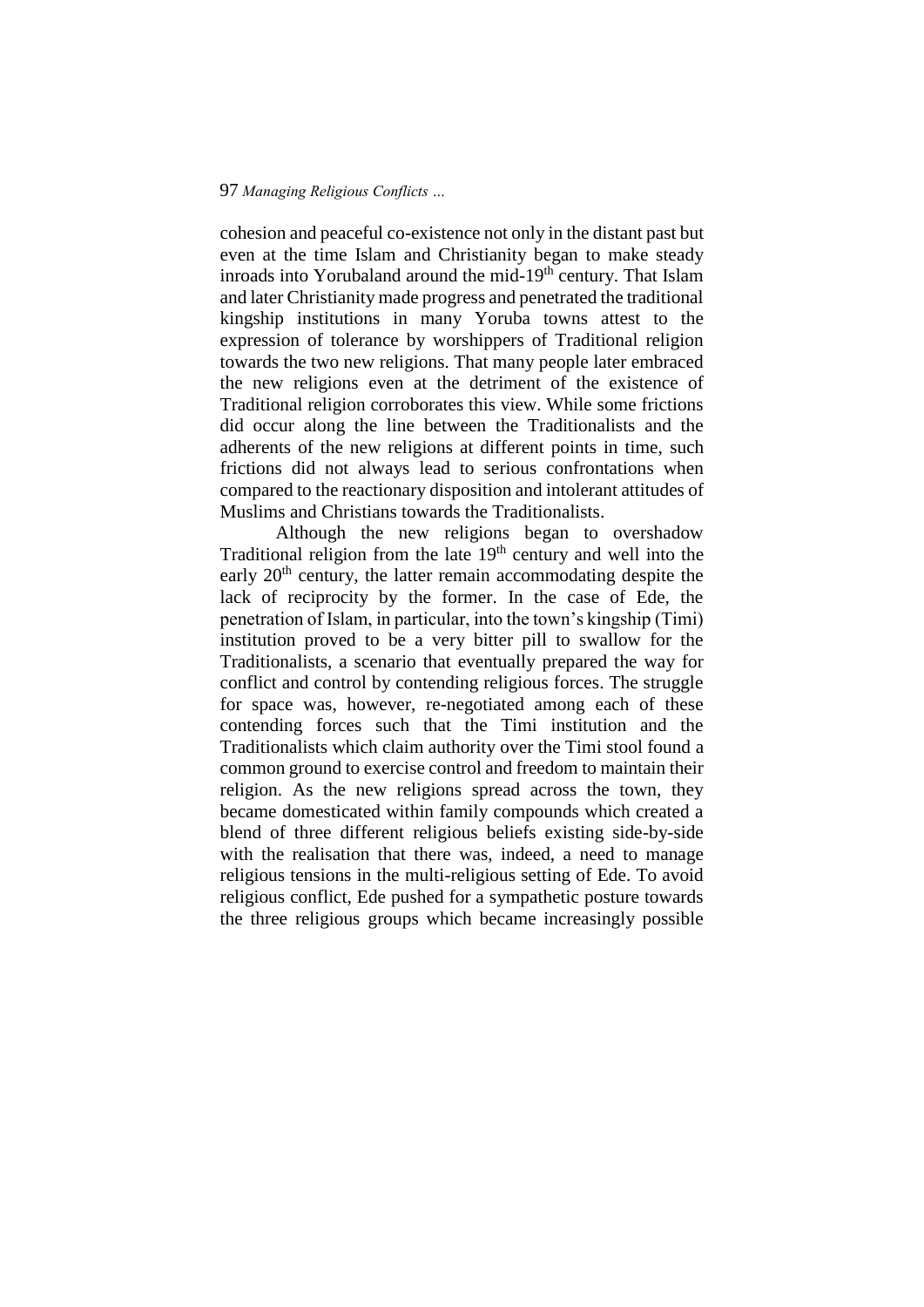after the emergence of more Muslim and Christian paramount rulers in Ede. As a result, inter-religious dialogue and mutual settlement of disputes were subsequently encouraged among adherents of the three religions.

## **Traditional Religious Practice in Ẹdẹ and the Primacy of the Ogun Deity**

Traditionalists in Ede display a high degree of tolerance among themselves just as it is in other Yoruba towns. Although they worship different deities, they do not see themselves as different denominations because "*Ifa* [is] an oracle through [which] these divinities works in consonance with one another and never in discordant tunes" (Ajayi 2004). Traditionalists have the freedom to choose their cult and there is a general belief among them that the deities as agents of the Supreme Being work for their common good. Consequently, the condemnation of each other's cult does not arise in their interactions. In the pre-colonial period, Ogun worship featured as the most important and dominant traditional religious belief and worship in Ede (Barnes 1997). Ogun in Yoruba cosmic mythology was a powerful, fearless and brave warrior who possessed the power of conquest and victory. He is said to be one of the first of the *Orisa* to descend to the realm of the earth to find suitable habitation for future human life. This explains why in one of his praise names, he is seen as the first of the primordial *Orisa* to descend to the earth from heaven (Awolalu 1979). He is the primordial Yoruba god of iron and all users of instruments or equipment made of iron appease him.

The reason for the pre-eminence of Ogun worship in Ede in the earliest times is not far-fetched. It was probably because the town was built on military exigencies prompted by the frequent military assaults suffered by Oyo people from the Ijesa marauders. Therefore, the ever-military conscious settlers of the town whose main instruments were guns had to take Ogun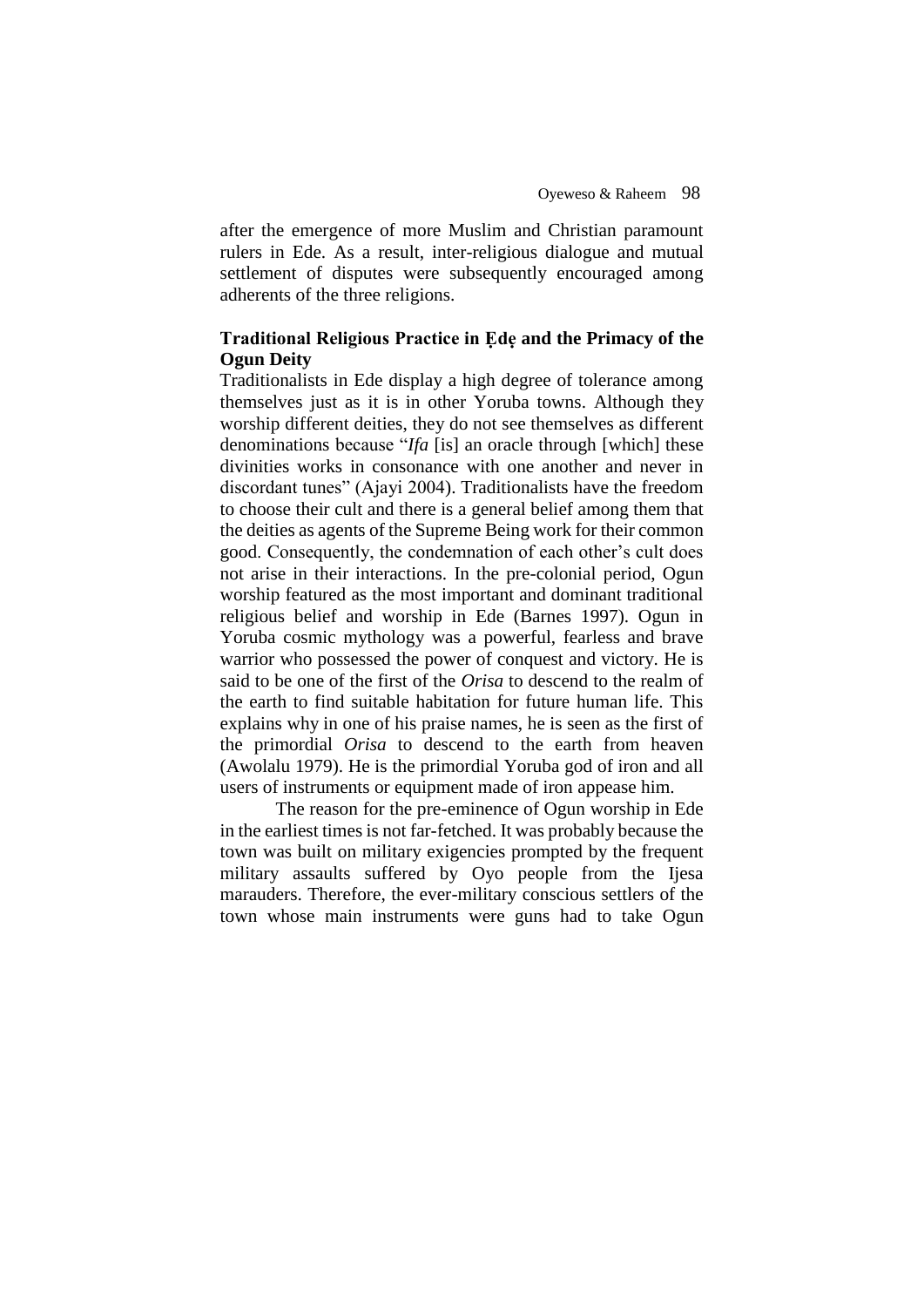worship very seriously because it was believed that Ogun could win wars for its committed devotees and adherents. This is why Ogun is referred to as the god of iron technology and conquest (Lawuyi 1988: 127-139).

As indicated earlier, Ogun worship was the first officially adopted traditional religion in Ede. The head of Ogun worshippers was called *Olu-Ọdẹ* (head hunter). The people engaged in Ogun worship daily, weekly, and annually. In traditional Ede town, there were dedicated compounds identified with the worship of Ogun. These included Ologun (Ogun devotees), Olode Ibadehin, Olode Afenle, Olode Olokuta (hunters) and Alagbede (blacksmiths) compounds. It should be noted that some of these compounds still retain this identity in recent times despite the influence of Islam and Christianity in the town. Some of them have however changed their nomenclatures due to their embrace of the new religions, particularly Islam. Till today, Ogun is worshipped in contemporary Ede town by professionals such as hunters, blacksmiths, drivers, goldsmiths, and other artisans who make use of iron and metals (Oyeweso 2017: 31-56).

## **From Ogun to Sango: Changing Dynamics of Traditional Religion and Worship in Ẹdẹ**

Sango worship is the most famous traditional religion in contemporary Ede. Sango is the Yoruba god of thunder, lightning, justice, force and male sexuality, among other symbolic representations (Akinyemi 2009). Sango worship supplanted Ogun worship as the principal *Orisa* in Ede during the reign of Timi Lalemo in Ede-Ile around 1780. Traditions have it that one of Timi Lalemo's sons, Ajeniju Bamgbaye, a future paramount ruler of Ede, was born with both fists closed and upon investigation and elaborate ceremonies conducted by an invited Sango priest, the child opened his fists which contained a cowry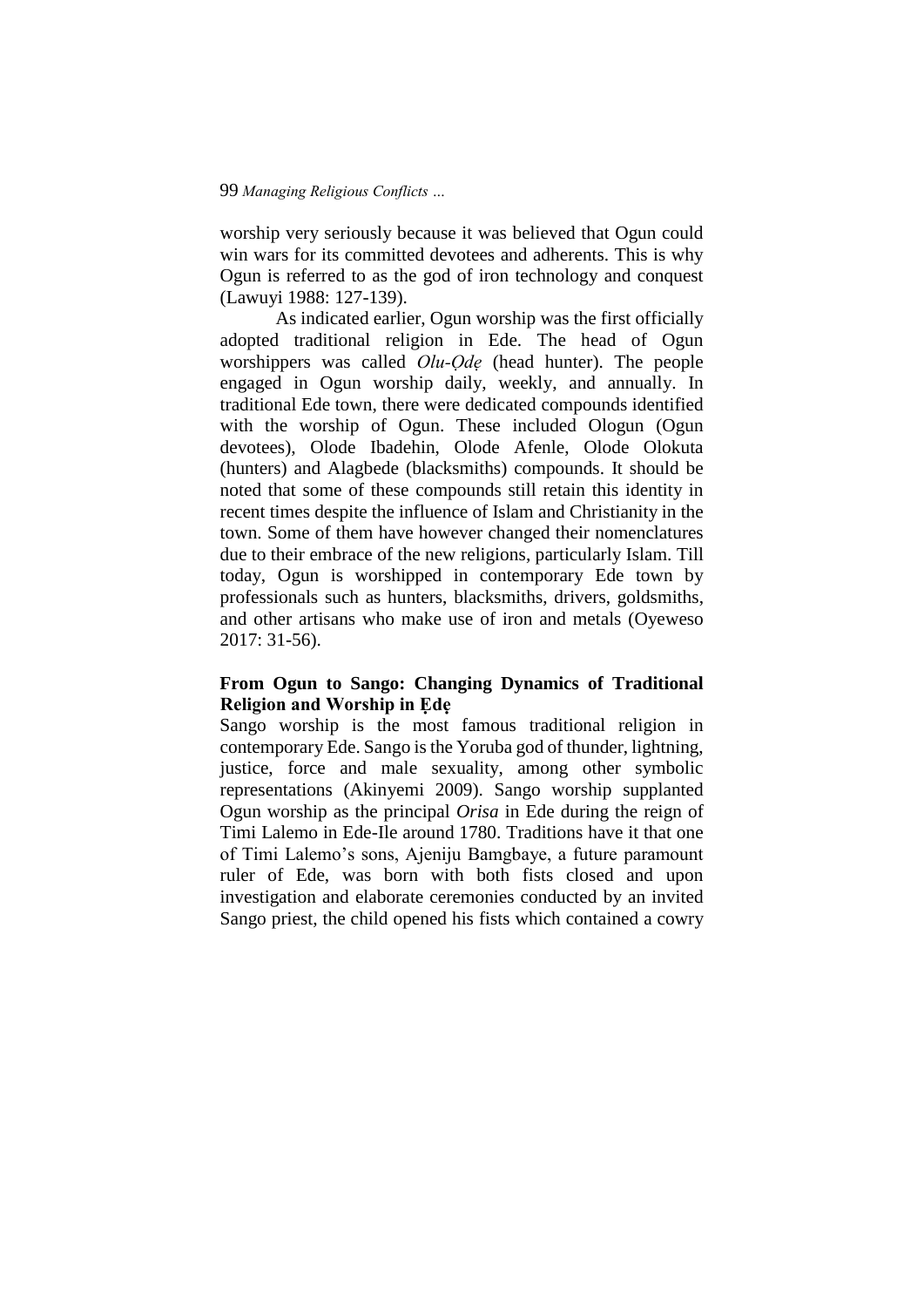shell and a small thunderstone. This was interpreted to mean that Sango did not only claimed the ownership of the child but also made him a natural worshipper and adherent (Olunlade 1961: 15). This event represented a milestone in supplanting Ogun worship with Sango worship, as the principal traditional religion (and deity) in Ede before the coming of Islam in the  $19<sup>th</sup>$  century. This event was built upon by the emergence of Ajeniju Bamgbaiye, the prince born with Sango emblem, as Timi of Ede in 1825 (Oyeweso 2002: 79).

As an offshoot of Ọyọ town where Sango worship originated, Sango worship is one of the major traditional religions in Ẹdẹ. It was second only to Ogun until the reign of Timi Lalemo in Ede-Ile whose son, Bamgbaye Ajeniju, was born with Sango's thunderstone in one of his fists. According to Olunlade (1961: 15 and 20-23), from Lalemo's reign up to the emergence of Bamgbaye Ajeniju as Timi in 1825, Sango worship had emerged as the principal religion of the Ede paramount ruler and his people. Today, the town is easily and generally identified with Sango worship despite the strong influence of Islam and a relatively growing presence of Christianity. The centrality and influence of Sango worship to the Timi of Ede and the generality of his people is reflected in this popular possessive-genitive phrase in Ede: Sango Timi (Timi's Sango). Indeed, the Timi, right from the closing decades of the 18th century, is seen as the incarnation of Sango.

Annual Sango worship in Ede comes up during the dry season preferably in late October or early November. (Adejumo 2009: 53). This is in addition to daily and weekly obeisance and sacrifices to Sango by his devotees at Timi's palace and traditional compounds of Sango worshippers in the town, particularly *Ile Onisango* (compound of Sango's worshippers). The date of the annual Sango festival in Ede is announced 21 days in advance. It is heralded by dancing to the main market square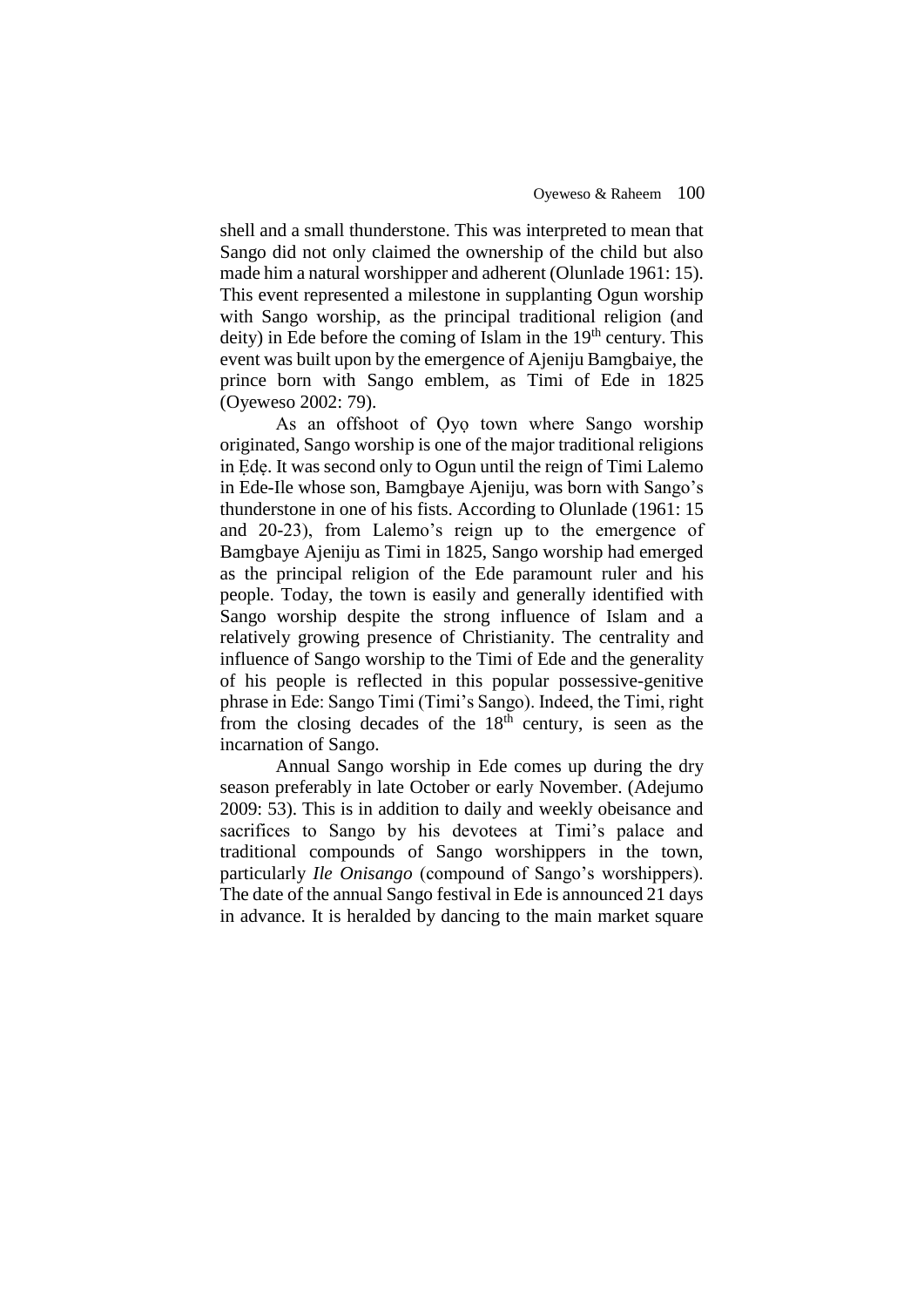where Sango devotees put up magical feats and performances The Chief Priest of Sango in Ede called Baba *Mogba* who, like Sango, is expected to be able to physically spit fire and carry a pot of fire on his head. At the shrine of Sango in Timi's palace, sacrifices of cowries, goats, sheep, oxen, fowls and bitter kola are offered and prayers for peace, long life and prosperity, protection against natural and man-made disasters are said for Timi and the generality of the people of Ede. The last seven days of the annual Sango worship and festival in Ede is accompanied by different daily activities (Adejumo 2009: 53-54).

Sango worship was so important in Ede that the greatest opposition to Islam in its early years in Ede came from Sango worshippers who were so strong in the town (Oyeweso 1999: 11- 33). However, two famous rulers of Ede who were devout Sango worshippers, Timi Bamgbaye Ajeniju and Timi Sangolami Abibu Lagunju (1847-1900), later played prominent roles in the introduction and expansion of Islam in Ede in the 19<sup>th</sup> century (Oyeweso 2002: 80). Despite this, Sango worship has remained the most important traditional religion of the Timi of Ede. Also, the people of Ede remain engaged in Sango worship despite the influence of Islam and Christianity in the town and have continued to negotiate religious spaces with the Muslim majority and Christian minority inhabitants of the town.

The specific role played by Timi Ajeniju and Timi Lagunju to the growth of Islam in the town is an interesting one. In the search for a potent power to assist the town in a battle against Ibadan, Timi Ajeniju was introduced by his brother, Ojo Arohanran, to his friend called Buremo Owon-la-a-rogo who came to Ede from Nupeland. Buremo prepared some concoctions which were taken to the battleground leading to the Ibadan camp. This action caused heavy rain for three successive days which decimated the Ibadan forces without firing a single shot (Olunlade 1961: 23). The victory over Ibadan forces encouraged Timi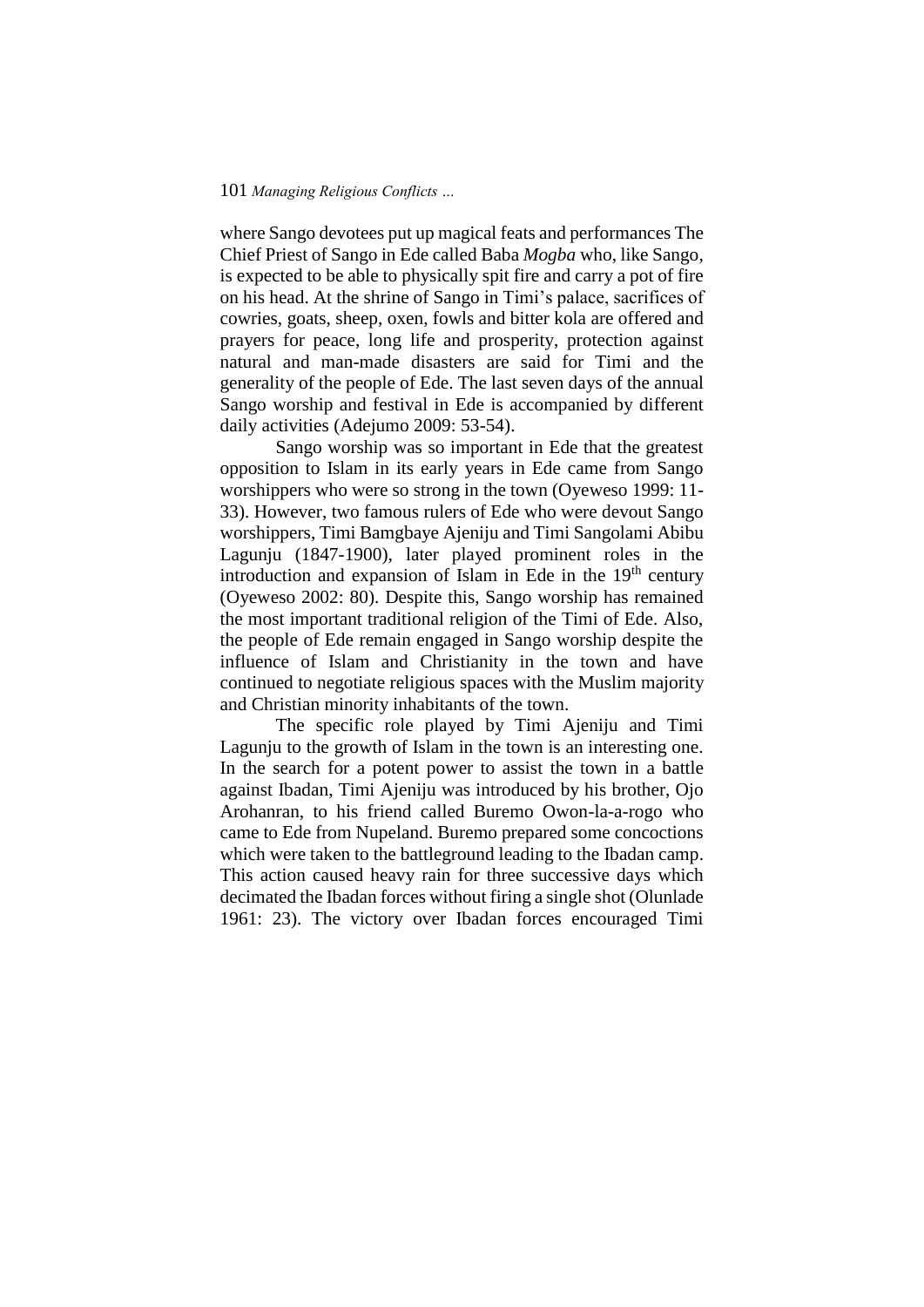Ajeniju to permit Buremo to settle in Ede to continue to pray for the town in subsequent battles. Buremo's settlement in Ede was a major factor in the growth of Islam in the town. The people of Ede were aware of his supernatural powers, and thus apart from practising his religion, got attracted to his house with requests for assistance in attending to one ailment or the other. He used this opportunity to preach Islam to his host community and this gradually encouraged the growth of Muslim population in the town. The role played by Timi Lagunju is somewhat tied to the consequences of the rising profile of Islam in Ede which the Traditionalists feared could become influential as to obliterate the traditional religion and Sango cult.

The first generation of Muslims in the town were seriously repressed by the Traditionalists and this manifested in the different ordeals they went through (personal communication with Al-Imam Mas'ud Husain Akajewole on 20<sup>th</sup> March, 2013). This continued for a long time until the emergence of Timi Lagunju who gave his support to the growth of the religion and protection to the Muslims. It is apt to note that Timi Lagunju was also one of the persecuted Muslims in Ede. He was abhorred by his parents for following the new religion and he subsequently fled to Ilorin where Islam had gained a foothold. He remained at Ilorin to learn Arabic before returning to Ede. When he discovered that the Traditionalists continued to torment the Muslims, he retreated to a bush in a place know known as Agbongbe or Sooro where he improvised with a thatched hut serving as a mosque to practise his religion.

## **From Hostility to Accommodation: The Rise of Islam into Prominence in Ẹdẹ**

As earlier stated, Timi Ajeniju's decision to aid the growth of, and convert to, a 'new' religion that was different from the religion of his forebears emerged in response to the assistance he received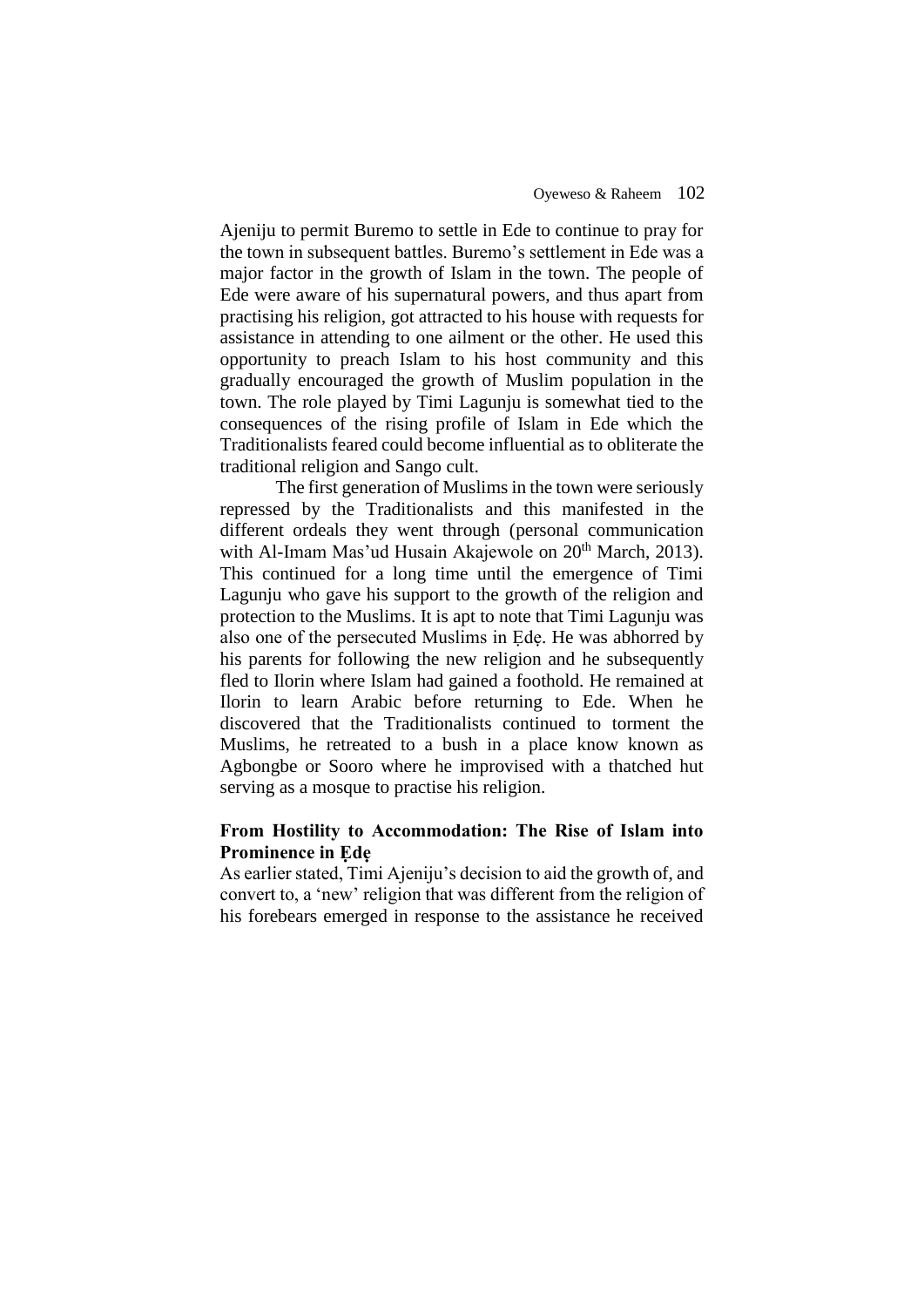from Buremo Owon-la-a-rogo against the ravaging Ibadan army. The war against Ede, Oyeweso (2002: 78) suggests, was the decision of the newly appointed Balogun Oderinlo of Ibadan who had to prove his mettle as a military chief. Even though Ede was one of the strongest allies of Ibadan, its military might was lean and its chances of victory in a contest with Ibadan were slim. The fear of defeat, thus, necessitated the search for help from a more powerful source which Timi Ajeniju found in Buremo. In a desperate situation of this nature, Buremo may have extracted some form of religious commitments from the Timi before accepting to help him. Buremo's supernatural powers could not have gone unnoticed by the Timi and may have been a very useful avenue for him to exert his authority further within and outside Ede. Lastly, given that Buremo's religion was able to secure victory for the Timi, a task that seemed difficult for the Traditionalists to do, this may have changed the Timi's faith in the traditional religion. Also, Timi Lagunju from the accounts was wary of the traditional religion ever before he was installed as the Timi and was able to encourage the growth and spread of Islam when he finally became the Timi.

The gradual acceptance of Muslims and their religion into the mainstream traditional Ede society was achieved through a blend of diplomacy (Oyeweso 2012: 1-18) and coercive strategies to a lesser degree. This was one of the main agenda of Timi Lagunju upon his ascension to the throne in 1847. One of the strategies he employed was to ensure the swift conversion of members of his immediate family, relatives and friends to Islam. His other method was to encourage the conversion of influential chiefs by giving out his daughters in marriage to them (Gbadamosi 1970: 72). He further bestowed free chieftaincy titles on wealthy individuals, many of who embraced the religion to avoid persecution and to gain his favour. Another method Timi Lagunju adopted included putting himself forward as a patron to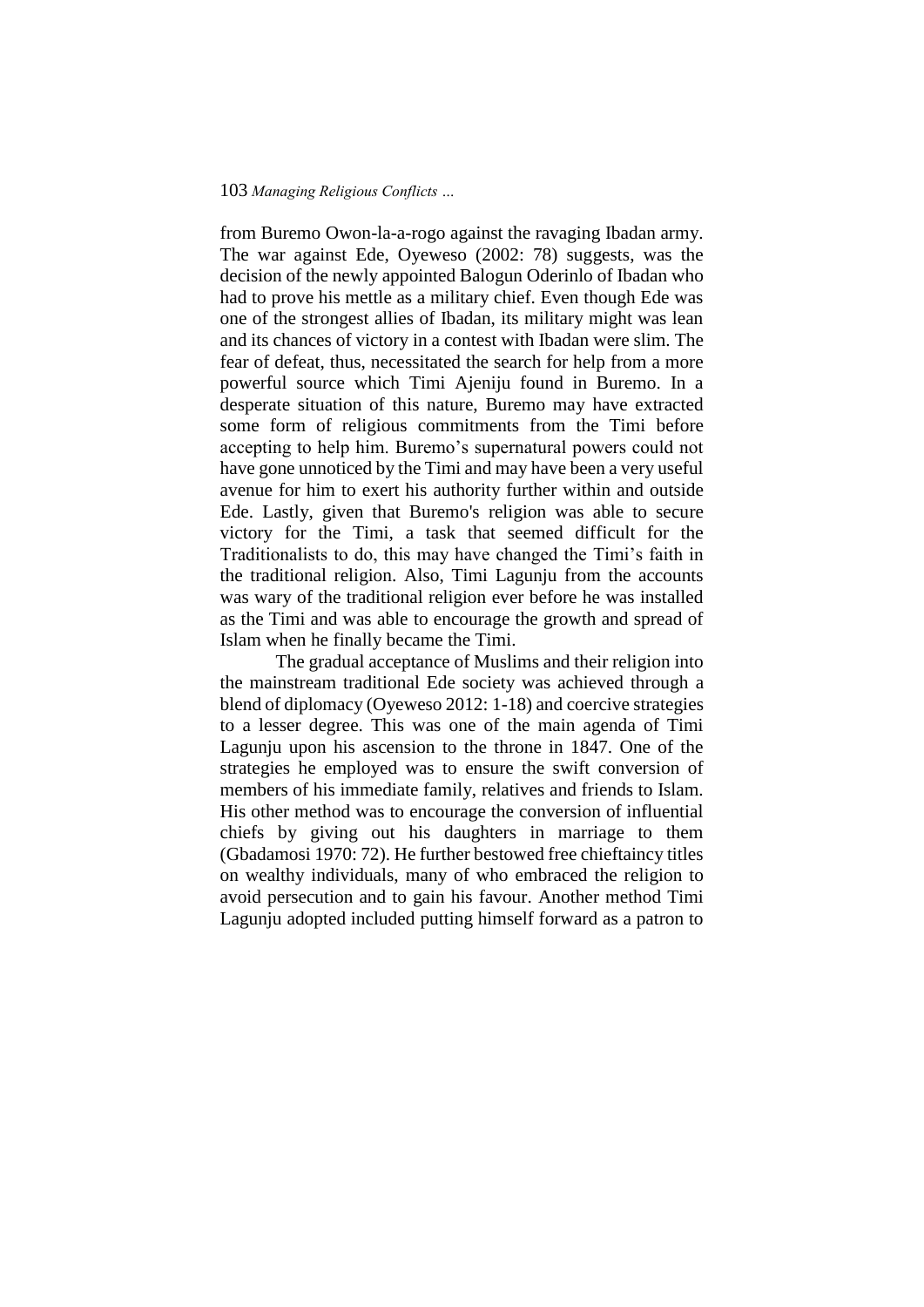many craft guilds which not only relied on his protection and goodwill but also served as counsel to other Traditionalists (Oyeweso 2017: 35).

The accommodation of the Muslims was also made possible by Timi Lagunju's forceful character. He was feared by the Traditionalists which made it possible for him to purge the town of its traditional religious practices by ensuring that those who accepted Islam brought their idols to the public for burning or dumping into the local Osun River. Even though the custodians of the traditional religion were not happy with this development, they could not muster enough courage to oppose him. Timi Lagunju consolidated the practice of Islam in Ede with the appointment of one of his friends, Noah Adekilekun, as the Imam of the Ede central mosque. Sheikh Noah Adekilekun, as he was later called, was well versed in Arabic and Islamic knowledge and had attracted large followers to himself before his appointment. He accommodated many of the Muslims that were rejected by their families in his house (Azeez [undated]). Apart from him, Timi Lagunju invited other itinerant Muslim teachers/preachers to Ede, many of who later settled permanently in the town, had families and successfully converted many people to Islam. Timi Lagunju mandated his chiefs to wear turbans in the palace and also ensured that his followers performed the five daily Muslim prayers and the Friday congregational prayers at appropriate times.

He introduced Islamic law in the administration of justice in the town. The British preserved the Shari'ah court in Ede which was presided over by Qadi Sidiq at Agbeni up till 1913 (Azeez [undated]). The law was aimed at wiping out all forms of vices in the town such as adultery, theft, back-biting among others. Serious attempts were made to purge Islam of accretions, syncretism, and adulteration. However, the system of law was too strict for the early converts who were afraid to oppose Timi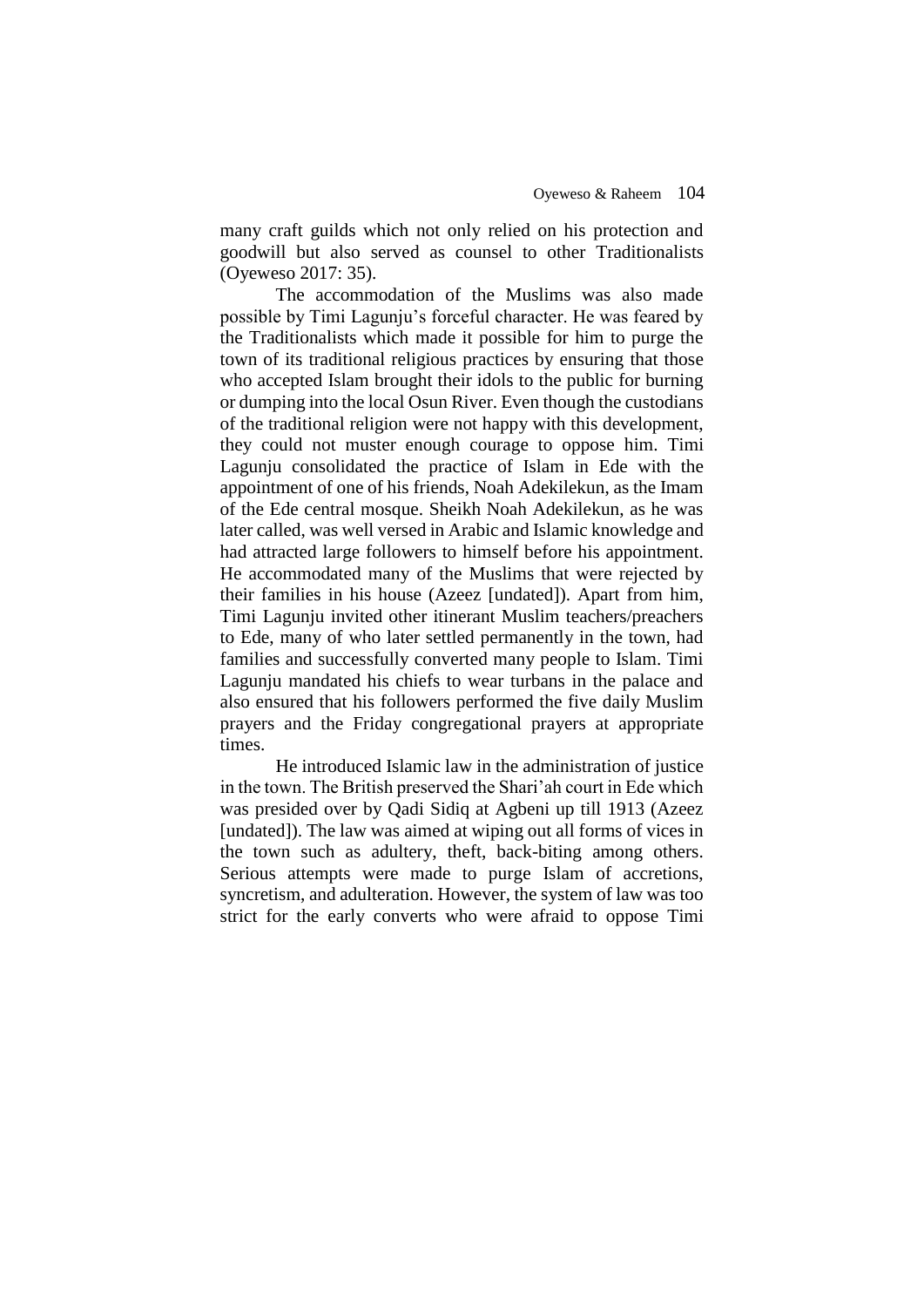Lagunju for many years. Despite his mission to promote Islam in Ede, Timi Lagunju's reign witnessed some frictions and flaming consequences. His application of the Shari'ah law was regarded as absolutely authoritarian and cruel which eventually led to a successful plot that deposed him three times although he was reinstated twice but eventually exiled and later died in 1900 (Laoye 1956: 18).

Despite his persecution, the strategies he adopted for the spread of Islam proved effective. The firm foundation he laid for the religion ensured that Muslims enjoyed the freedom to practise their religion in the public and attracted the patronage of various segments of the population, including the wealthy and the poor. Even though Timi Lagunju was persecuted for introducing the Shari'ah, the law continued to be applied after he was banished from the town while Islam has remained a dominant religion in Ede since then. His departure led to a temporary setback in the spread of Islam in Ede. This was most evident in the attitude of Traditionalists who accepted Islam because of him and later returned to their gods after Timi Lagunju's exit. There was also a renewed act of persecution against Muslims by the Traditionalists, most of who later fled to Owon-la-rogo Compound (now Imale Compound), where they were able to freely practise their religion. Yet, the Muslim clerics made efforts to continue to encourage the practice of Islam. It is important to state that the fear of the damaging effects of Islam on the social order of the town was responsible for its restriction by the Traditionalists. Many parents and relatives refused to accommodate the new Muslim converts in their homes because they were regarded as rebels. Most of these converts were also disowned and could only seek refuge in Buremo's house. Moreover, these early Muslims could not practise their religion in the public. Their call to prayer (adhan) was also said into a keg in order not to call the attention of the Traditionalists (Dokun 1974: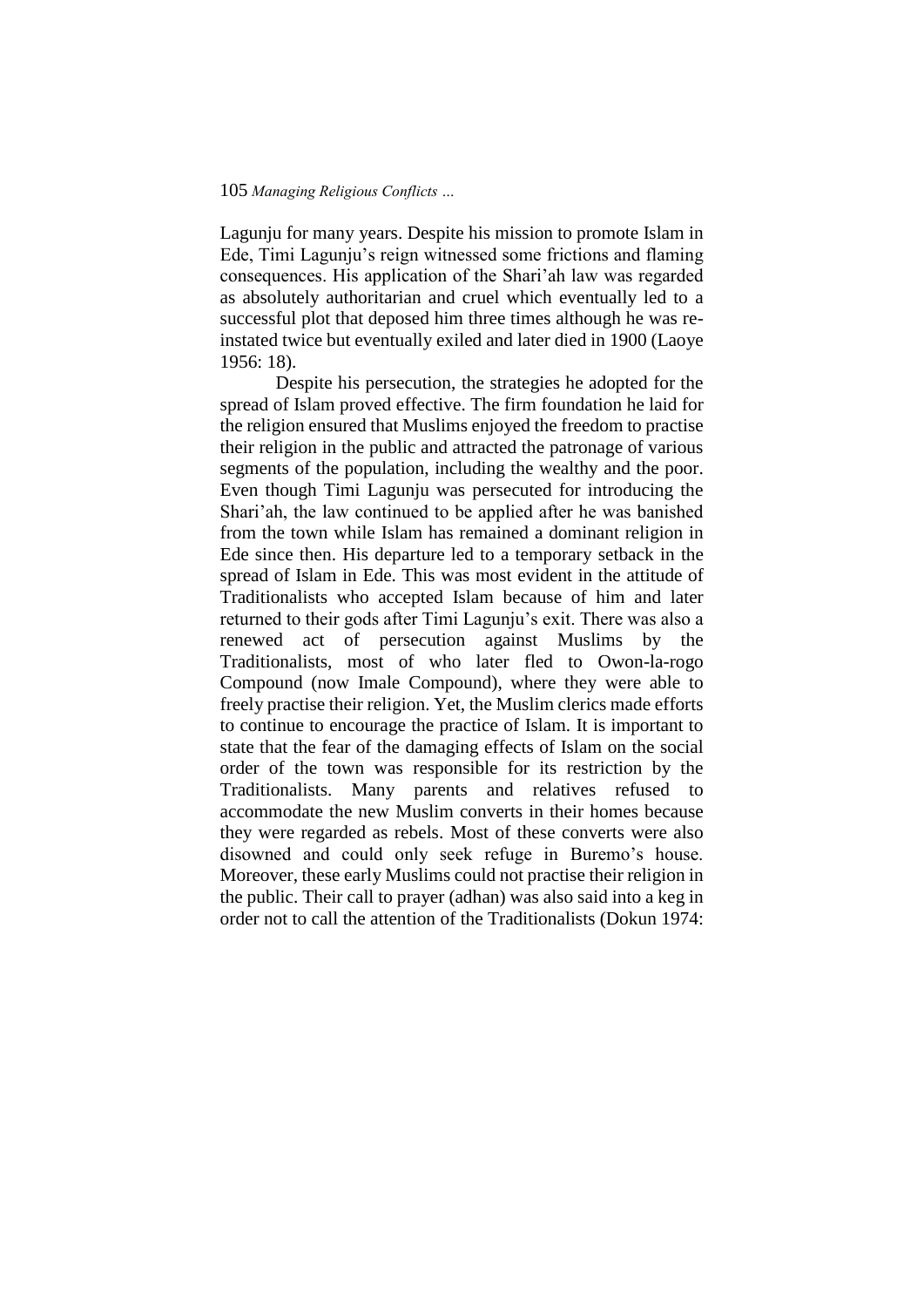25). Timi Lagunju's emergence although gave the Muslims a lifeline but after he was deposed, renewed attacks were carried out against them.

One noticeable feature of the spread of Islam in Ede in contemporary times is the emergence of societies and groups. Some of these groups belong to orthodox Islam which set out to give Islamic practices a new lease of life. Other Islamic societies and organisations are anti-orthodox in principle and practice. Together, these Muslim groups have encouraged the spread and acceptance of Islam in Ede. Even though their doctrines differ on issues such as the conduct of social ceremonies like marriage, birth and funeral, they jointly promote the consolidation of Islam in Ede. These Islamic groups are mostly composed of the elites in the society who have refused to be misled by modernity and other religions.

## **Christianity in Ẹdẹ: Introduction, Growth, and Methods of Proselytization since 1900**

Despite the dominance of Islamic religion in Ede in contemporary times, Christianity also has a significant presence in the town. In the second half of the  $19<sup>th</sup>$  century, European Christian missionary activities emerged in Nigeria following the abolition of the Atlantic slave trade (Ajayi 1965: xiii-xiv). The impact of Christianity on Yorubaland was profound and Ede was not an exception. Like Islam in the early period, the introduction of Christianity into Ede in the first decade of the  $20<sup>th</sup>$  century was faced with serious opposition. Its major challenges came mainly from the firmly established Muslim community in the town and also from the Traditionalists. It must be stated that the first encounter of the people of Ede with Christianity occurred in 1856 when the famous Baptist missionary, W. H. Clarke, visited Timi Lagunju during his travels in Yorubaland. Clarke used the opportunity of his visit to preach Christianity to the people who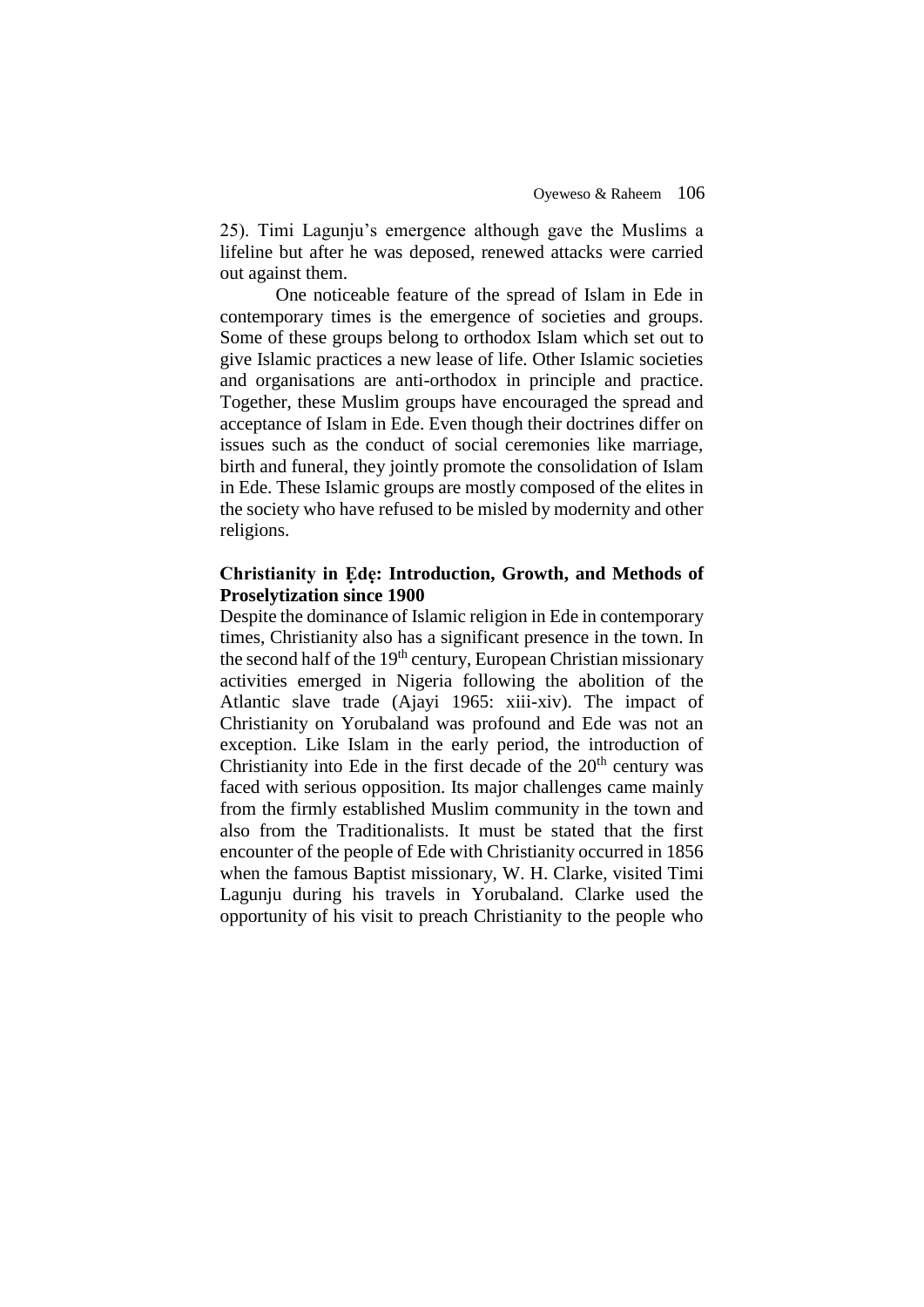accommodated him and listened to his messages carefully (Atanda 1972: 115). Although Christianity was not embraced by the people during this period, the foundation of Baptist mission, which was later to become the first Christian denomination in Ede, was firmly laid through Clarke's visit.

The introduction of Christianity in Ede could be traced to one Jacob Oyeboade Akerele of the Olosun Compound in the early part of the  $20<sup>th</sup>$  century (Atanda 1972: 37). He was an indigene of Ede born of parents who were practitioners of traditional religions but he departed for Ogbomosho, a stronghold of the Baptist mission in Yorubaland, in 1892. His guardians in Ogbomosho were staunch Baptists through whom he was converted to Christianity and given Western education at the Baptist schools in the town. After his education, Akerele returned to Ẹdẹ, his hometown, and began an evangelising mission around 1900. He was greatly assisted by his literacy in Western education in a preliterate Ede community of the period. He was appointed by Timi Oyelekan (1899-1924) as his scribe given his Western education background which gave him the opportunity of proximity to the traditional authority (Dokun 1974: 37).

As a literate man and personal scribe of the traditional ruler of the town, Akerele started his evangelising mission by organising literacy classes for young men and women in the town where he taught them how to read and write in the English language. He also used the opportunity to instruct the children in Bible verses and messages. By this act, Akerele had indirectly started to preach Christianity in a predominantly Muslim town of Ede. His cause received a royal blessing from the Timi and as a consequence, Akerele established the oldest Baptist Church in Ede towards the end of the  $19<sup>th</sup>$  century with his 30-member congregation on a portion of land given by Timi Oyelekan amidst pomp and pageantry and support from Baptists from Ogbomosho (Atanda 1988: 156-158). These first 30 converts to Baptist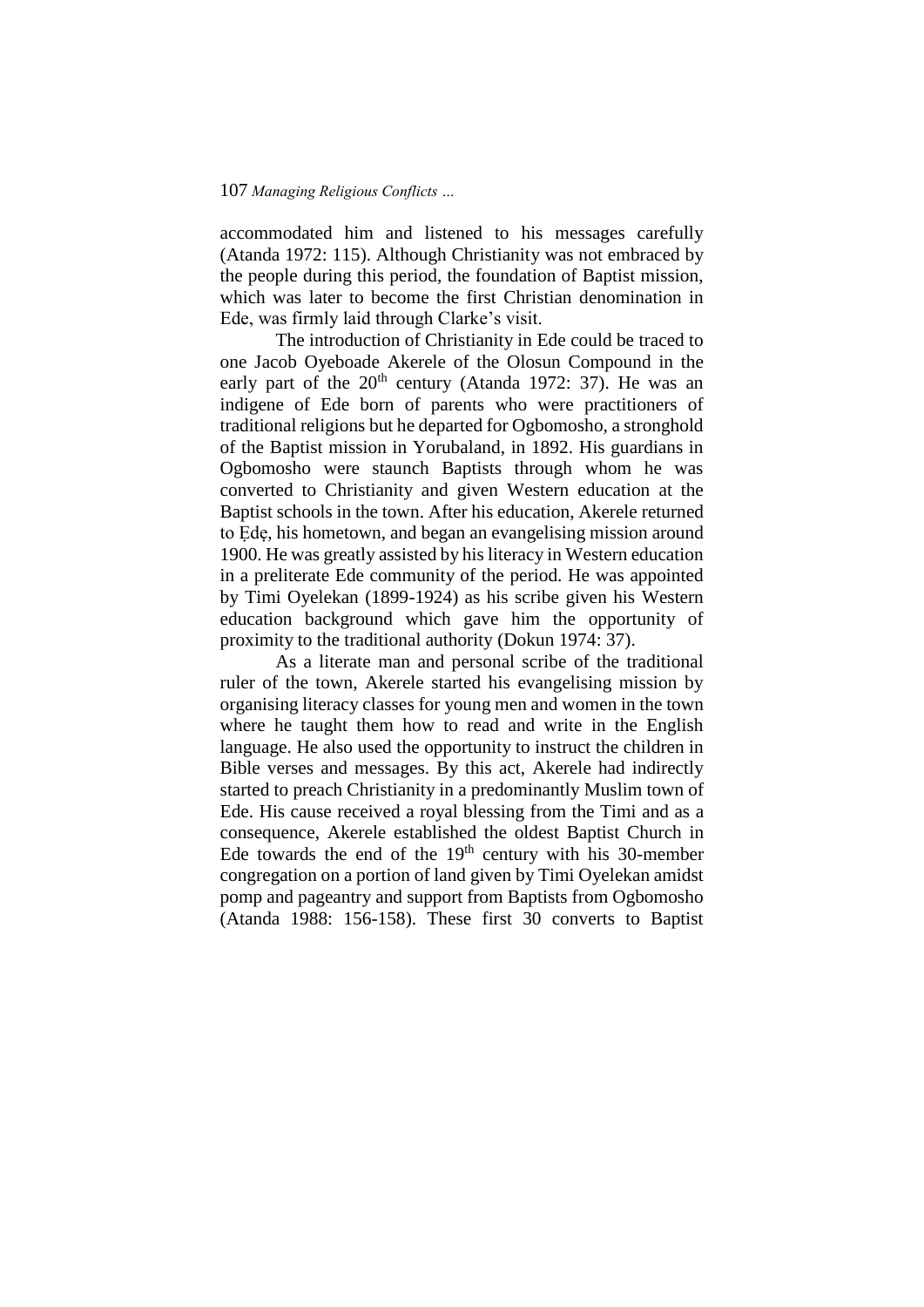Christianity were drawn mainly from Muslims and Traditionalists. Unfortunately, due to irreconcilable differences in the leadership and among the congregation, the First Baptist Christian congregation disintegrated. This made many of the Christians revert to their earlier religions, Islam and traditional religions.

In later years, other Christian denominations found their way into Ede. One of them was the Anglican Church Mission which marked its presence in 1911. The Anglican Mission was one of the five oldest European Christian missions which arrived in Nigeria under Henry Townsend in the 1840s (Ajayi 1965: 1). The Anglican Mission began in the house of one Mr. Akeju who was greatly assisted by a European school master-catechist, Dr. K. Scott Patterson. The first Anglican Church in Ede was built in 1920 and their first Baptism was conducted by Reverend J. A. Ajayi on  $16<sup>th</sup>$  August, 1935 (Personal communication with Reverend Canon O. A. Fabuluje, 2 April, 2013; Chief Rufus Oluwole Ojeniran, 30 April, 2013; and Reverend S. T. Adeyemi, 29 May, 2013). The Anglican Church also established branches at different villages in Ede. As a means of proselytization, the first Anglican school opened in Ede in 1929. Interestingly, the first set of students in the school were Muslims (Anglican Diocese of Osun 2007: 78-94).

The third major Christian mission that came to Ede was the Roman Catholic Church which was established in the town in 1921. To win converts, the Catholic Church established a Seminary in the town in 1955. Our Lady and St. Kizito Catholic Minor Seminary were later added in 1975. Today, there are several Catholic Churches in Ede.

The Catholic Church was followed by the Christ Apostolic Church which came to Ede in 1939, just nine years after it was founded by the Late Apostle J. A. Babalola (Dokun 1974: 37; Adelegan 2013: 395). The founder of the Christ Apostolic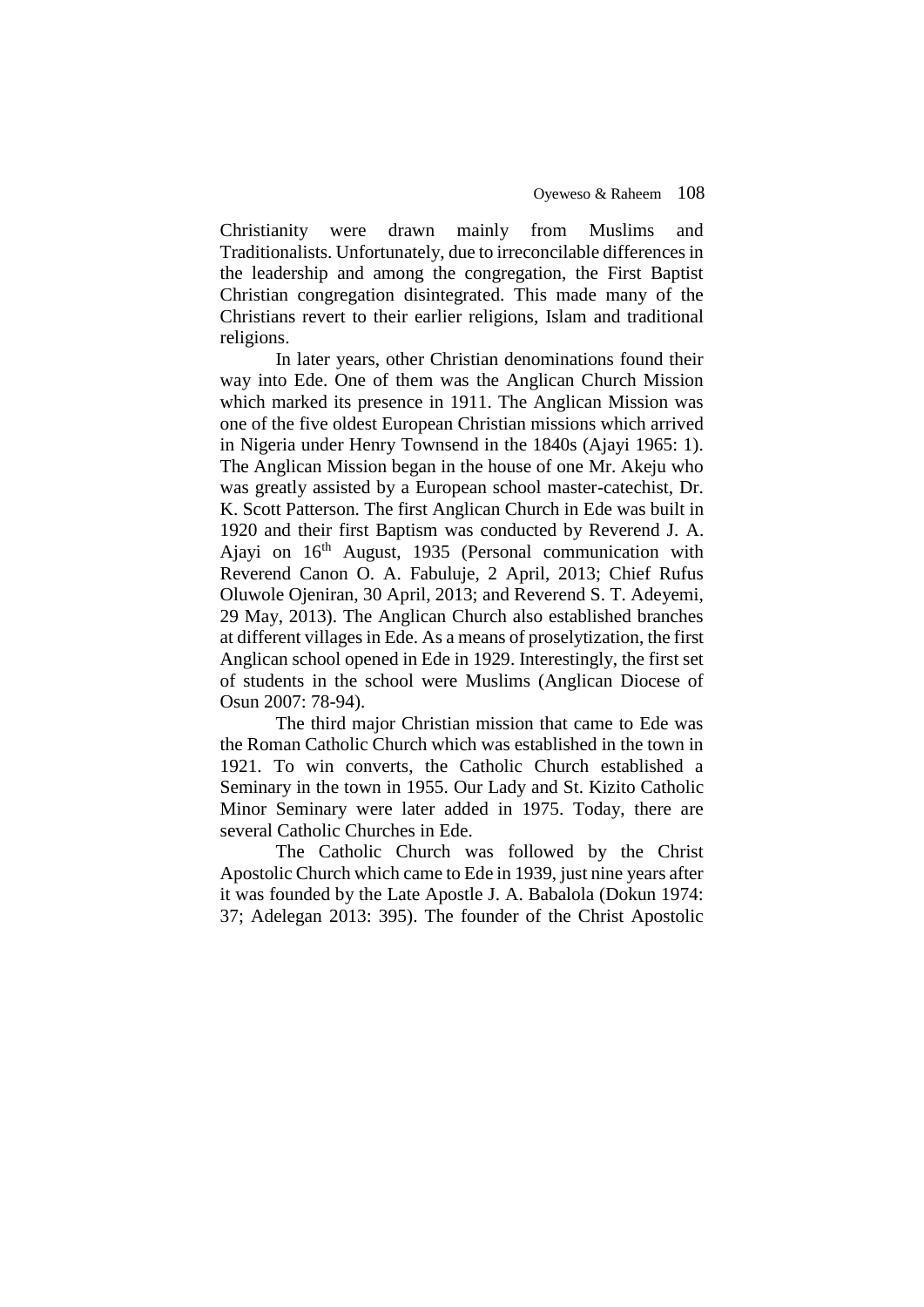Church in Ede was the late Prophet Samson Oladeji Akande who was originally a Muslim with the name, Salami. He turned blind in 1935 and encountered several life challenges and as a result, unsuccessfully attempted suicide at various times. He was converted to Christianity in 1938 and subsequently changed his name to Samson. He established the first Christ Apostolic Church on a portion of land given to him by Timi Sanusi Akangbe (1934- 1946).

Next is The African Church Mission which was introduced to Ede in 1926. The pioneer of the Church was one Mr. Coker, a cocoa trader and Light bearer Worker who came to Ede for produce business. He was not a clergyman nor a missionary but a businessman whose exemplary life impacted and inspired many to embrace Christianity. Together with his early converts from among his trading partners and friends in Ede, Mr. Coker established the first African Church, Ebenezer African Church, in 1926. After a heavy rain destroyed the Church in 1940, a second African Church was established in 1940. A third one was opened by a faction of the members who broke away from the Ebenezer Church in 1944. Today, the African Church in Ede is a force to reckon with, with several branches located within and beyond the town (personal communication with Chief S. O. Fadara on  $10^{th}$  May, 2013).

The Seventh Day Adventist (SDA) Mission is another early Christian mission in Ede. It was introduced in the country in 1914 and spread to Ede in the early 1950s. Prince S. B. Oniye, a soldier in the Nigerian Army, established the first Parish of the Celestial Church of Christ (CCC) in 1968. The Parish started at the rented room of Prince S. B. Oniye at the private residence of one Mrs. Laoye, a supporter. The pioneers of the church engaged in public announcements of God's wonders through the church in different parts of Ede while the founder travelled in consultation with leaders of the CCC across the country. The Church moved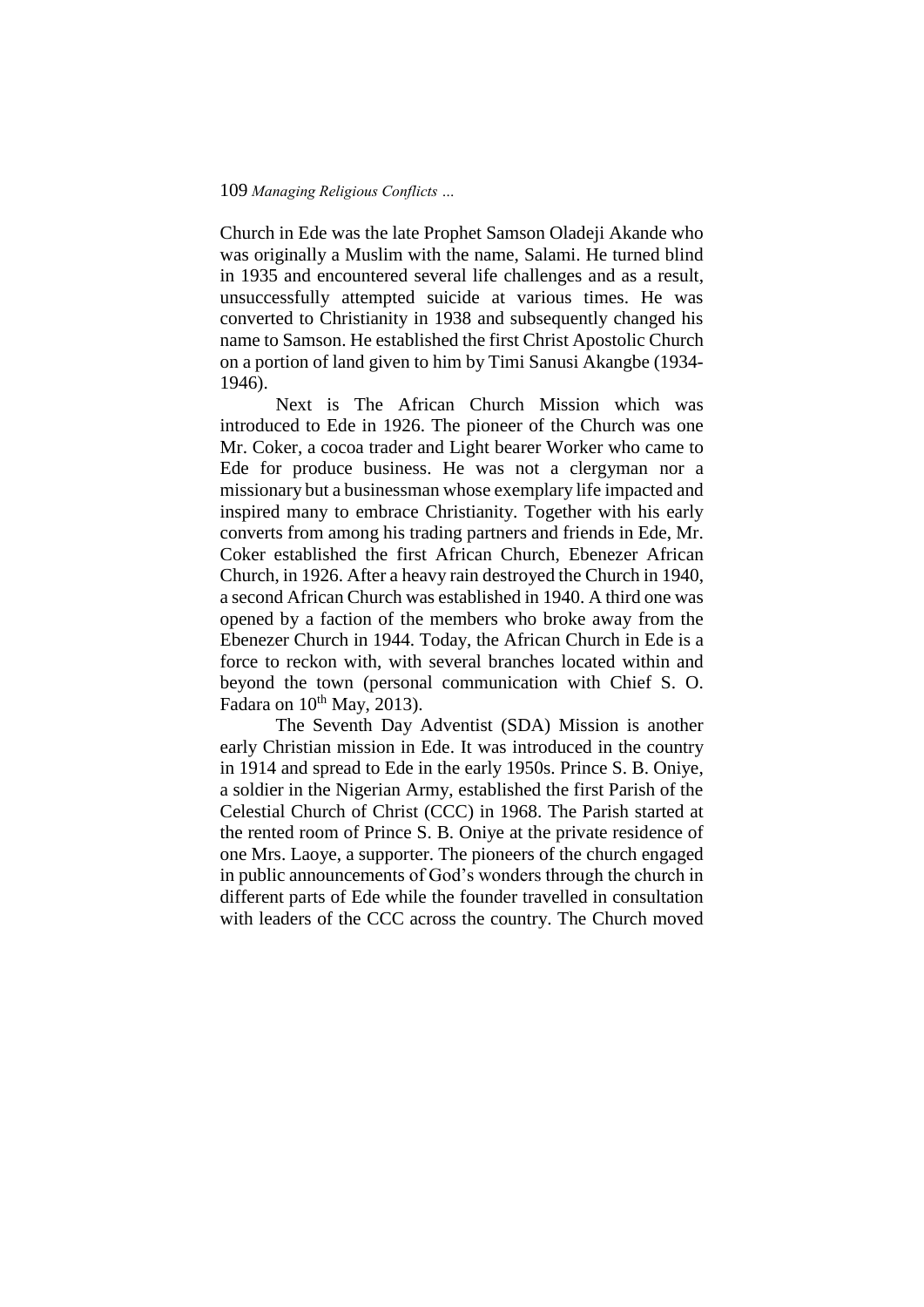to its first site in 1969 and has since made tremendous progress in the town with significant growth in membership and branches (personal communication with Prophet J. Segun Oniye on 10<sup>th</sup> May, 2013).

In contemporary Ede, there are other numerous Christian denominations such as the Cherubim and Seraphim Church, Redeemed Christian Church of God (RCCG), Deeper Life Christian Ministry, Celestial Church of Christ, and a host of other new-generation Pentecostal movements. As indicated earlier, some of the methods adopted by the Christian missions in Ede included establishment of primary, post-primary and higher institutions of learning in the town; establishment of hospitals, maternities and dispensaries; offer of admission to people who were willing to embrace Christianity; provision of jobs to Christians only; among other methods to entice Muslims and Traditionalists in the town. These proved very effective in winning many members from the Muslim and Traditionalist majority in the town in the early period.

The early Christians in Ede faced challenges from the Muslims and Traditionalists because they condemned traditional practices such as polygamy, participation in cultural festivals, among other practices. As noted by Olukoju (1997: 138), apart from opposition from Muslims and Traditionalists, early Christian evangelists in Yorubaland also jostled for a sphere of influence often with acrimony as a result of their doctrinal differences. However despite opposition from Muslims and Traditionalists as well as inter-denominational acrimonies among Christian churches, Christian missionary bodies made tremendous progress in Ede and recorded significant achievements. Today, a good number of the indigenous people of Ede, as well as non-indigenes, now profess Christianity. Ede Christians have continued to live with their Muslim and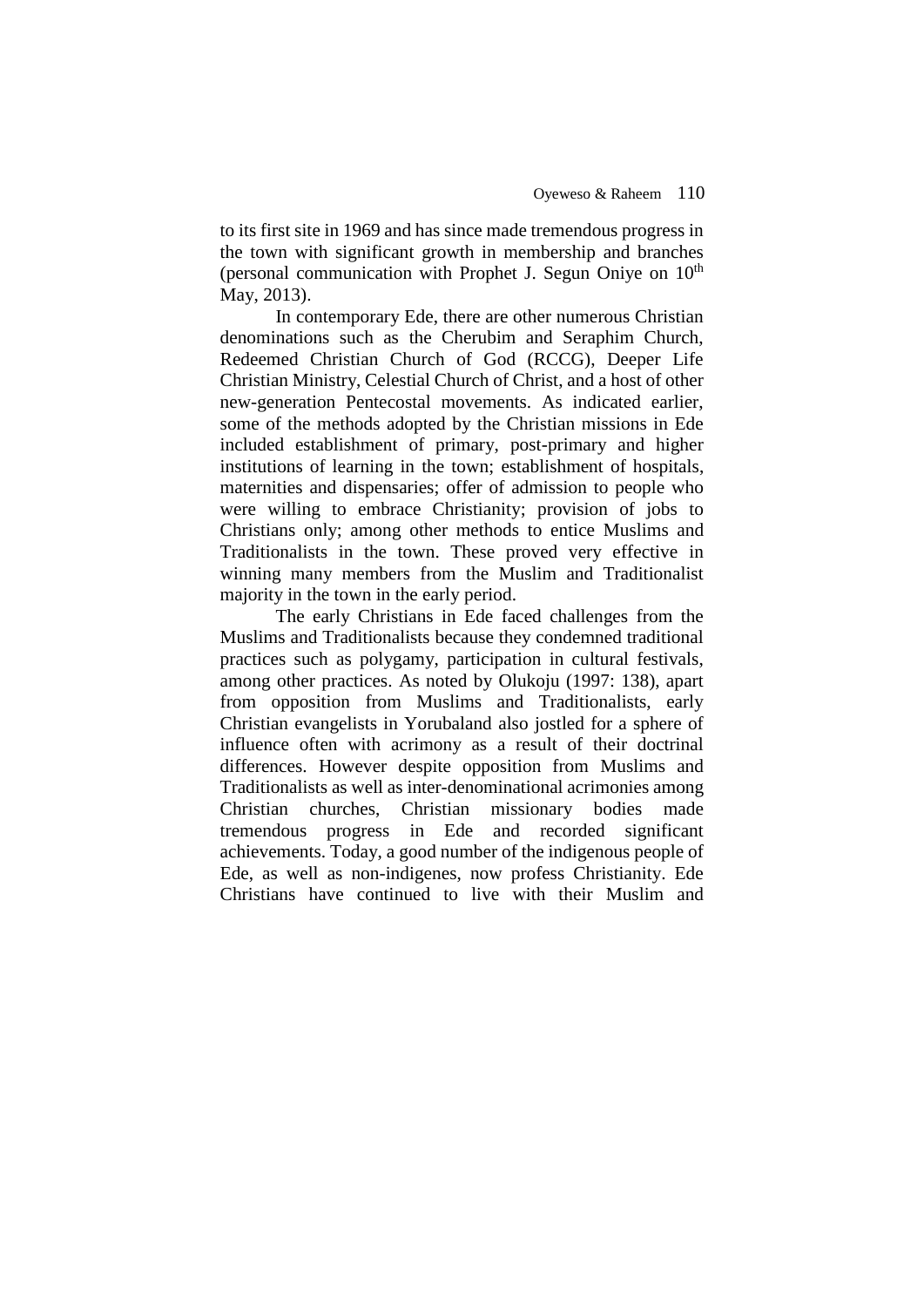Traditionalist neighbours in peace and harmony, although some periods of conflicts and disagreements do occur.

## **Religious Interactions in Ẹdẹ: Issues in Inter-Religious Conflict and Resolution**

Since the  $19<sup>th</sup>$  century when Islam was introduced to Ede, religious frictions have been issues of concern and one of the major characteristics of the town as the Traditionalists and the Muslims usually have to negotiate occupation and use of space among themselves. This became problematic with the emergence of Christianity at the beginning of the  $20<sup>th</sup>$  century. In other words, after the initial antagonism from the Traditionalists, the interaction among the three religious groups in Ede was characterised by peaceful coexistence and occasional conflicts and misunderstanding over the use of public spaces. This was due, in particular, to changes in the attitude of the traditional institution which not only paved the way for Islam and Christianity but also invited converts within its fold. Most of the traditional rulers who emerged after the deposition of Lagunju were either sympathetic to Islam and Christianity or had earlier embraced either of the religions. Most importantly, a significant number of the traditional rulers who emerged after Timi Lagunju's deposition were Muslims except Timi John Adetoyese Laoye (1946-1975) who was a devout Christian. Due to the religious affiliation of these traditional rulers, the palace became one of the keenly contested public domains among the three religious groups.

The emergence of Timi Lagunju, a Muslim, meant that Islam was accommodated in the palace. It also marked the introduction of a separate Supreme Being believed to be superior to the traditional deities (Sango and others). Timi Lagunju particularly made it known to the Traditionalists that Islam was his preferred religion for the town. This was greatly demonstrated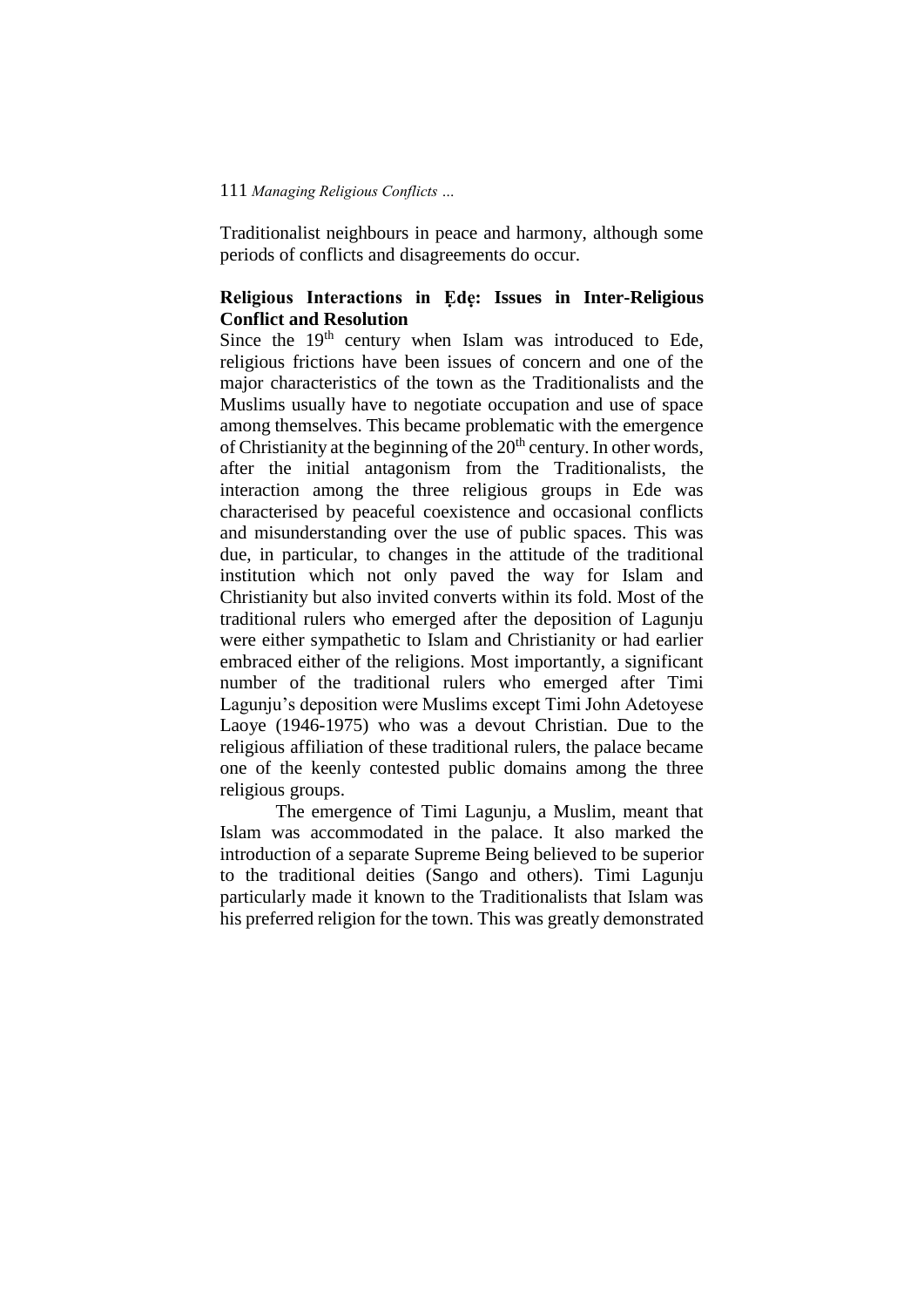in his request for Traditionalists who accepted Islam to destroy their deities in the public and his introduction of Shari'ah in the administration of justice in the town. Apart from ensuring that his followers performed the five daily prayers and the Friday congregational prayers at stipulated times, he also tried as much as possible to purge Islam of syncretism and accretions. While he used the Shari'ah to check immoralities and crimes in the town, he further encouraged the wearing of turban by his chiefs in the palace instead of their traditional caps (Abdul-Fatah 2007). For the most part, therefore, the Traditionalists felt threatened by his preference for Islam at the expense of Sango and other deities. This was why the period before and after his deposition was characterised by waves of crises between the Muslims and Traditionalists.

The conflict between the two groups was also observed over religious syncretism. Many of the Traditionalists who accepted Islam found it difficult to abandon traditional practices. This was often the case with many of those who patronised traditional Yoruba priests for various socio-economic and personal spiritual problems. Some of them participated in the celebration of deities such as Egungun (Houlberg 1978) and Sango, while those who worked as hunters and blacksmiths could not leave the worship of deities associated with their trade. It was also a challenge for many Muslims not to perform the rituals associated with the traditional cults of their families and compounds. These pantheons were believed to govern the life of every member of the compound, and failure to appease them with the necessary ritual was believed to spell doom to the entire family. This was why Traditionalists tried as much as possible to oppose any family member that failed in that responsibility on account of being a Muslim or Christian (Dokun 1974: 35). While these syncretic practices continued to be noticed, even in recent times, criticisms against them by both Christian and Muslim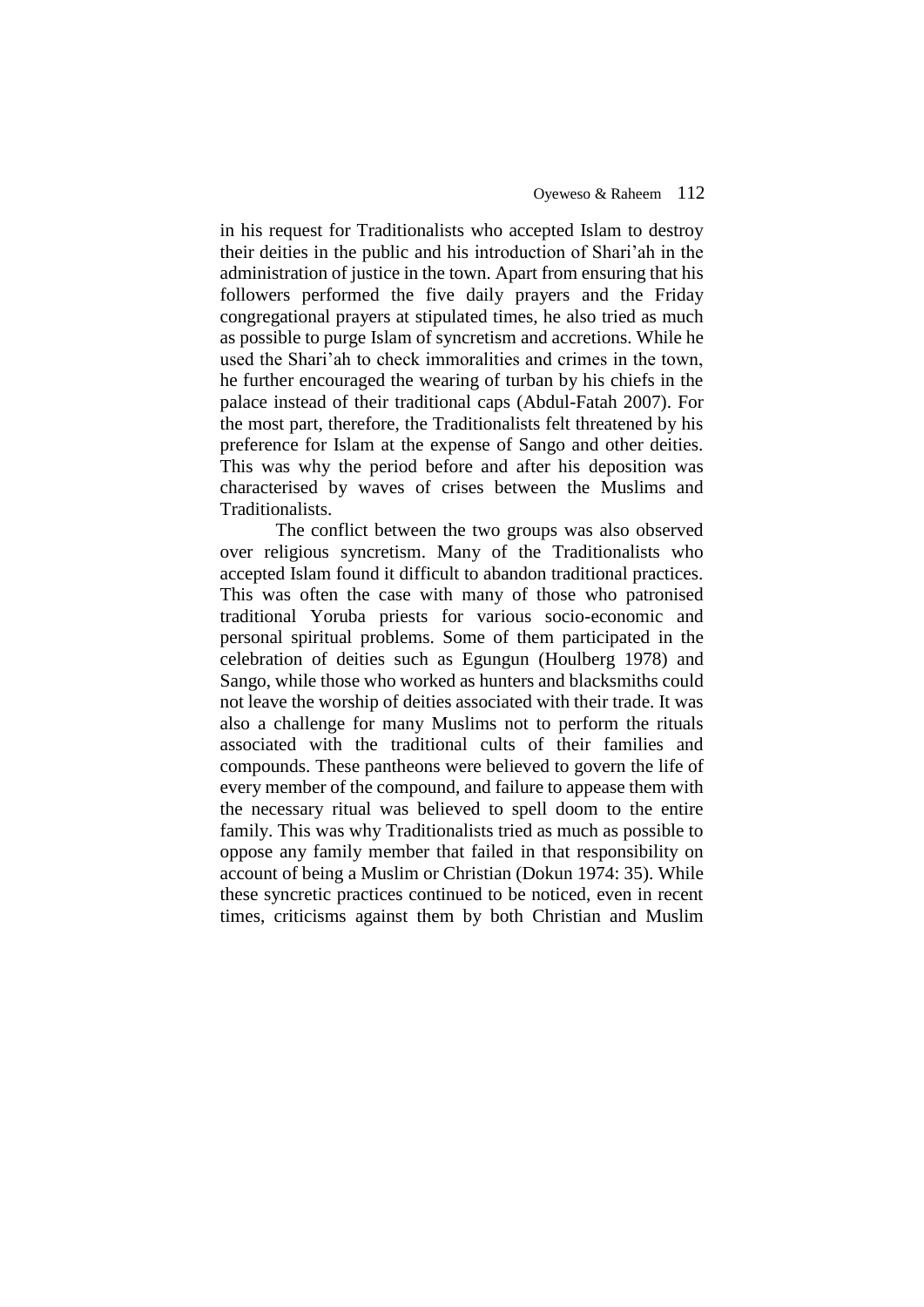clerics made conflict unavoidable in the context of the twentieth century.

One method used by the Muslim clerics in Ede was to organise open-air lectures (wáàsí) to educate the Muslim community on the need to inculcate pure Islamic practices in their lives. In this way, Dokun (year) notes that they condemned traditional religious values that sought to promote syncretism. These open-air lectures recorded some successes, as many Muslims abandoned their traditional deities. Traditionalists, who were threatened by this development, attacked the Muslim preachers in the public, condemning their religion and preventing them from organising further lectures. The open hostility between the two groups also played out at the family level. Conflicts often arose in the family when Muslim sons attempted to convert their Traditionalist parents to Islam or destroy the family deity. To prevent such conflicts, many parents initiated one of their sons into the family cult while they allowed others to join the new religion. Parents often threatened to eliminate any initiates who abandoned the family cults. Over time, this strategy also failed, as many of the sons revolted against their fathers' refusal to embrace Islam.

Largely, the predominance of Islam in Ede appears to have emboldened the Muslim community to check the Traditionalists in some spheres. An example of this was the crisis which erupted over the relocation of Sango shrine to Timi's palace during the reign of Timi Tijani Oladokun Oyewusi, Agbonran II (1976-2007). During the period, the statue was placed in the centre of the market by the Traditionalists, a strategic public domain where four major roads are linked – the Timi Palace Road, Poly Road, Alapa/Oluobinu Road and Agunyan Masesu/Apaso Road. The statue was placed directly in front of the Ratibi Mosque behind the Ede Central Mosque, and an electric power sourced from this Ratibi Mosque supplied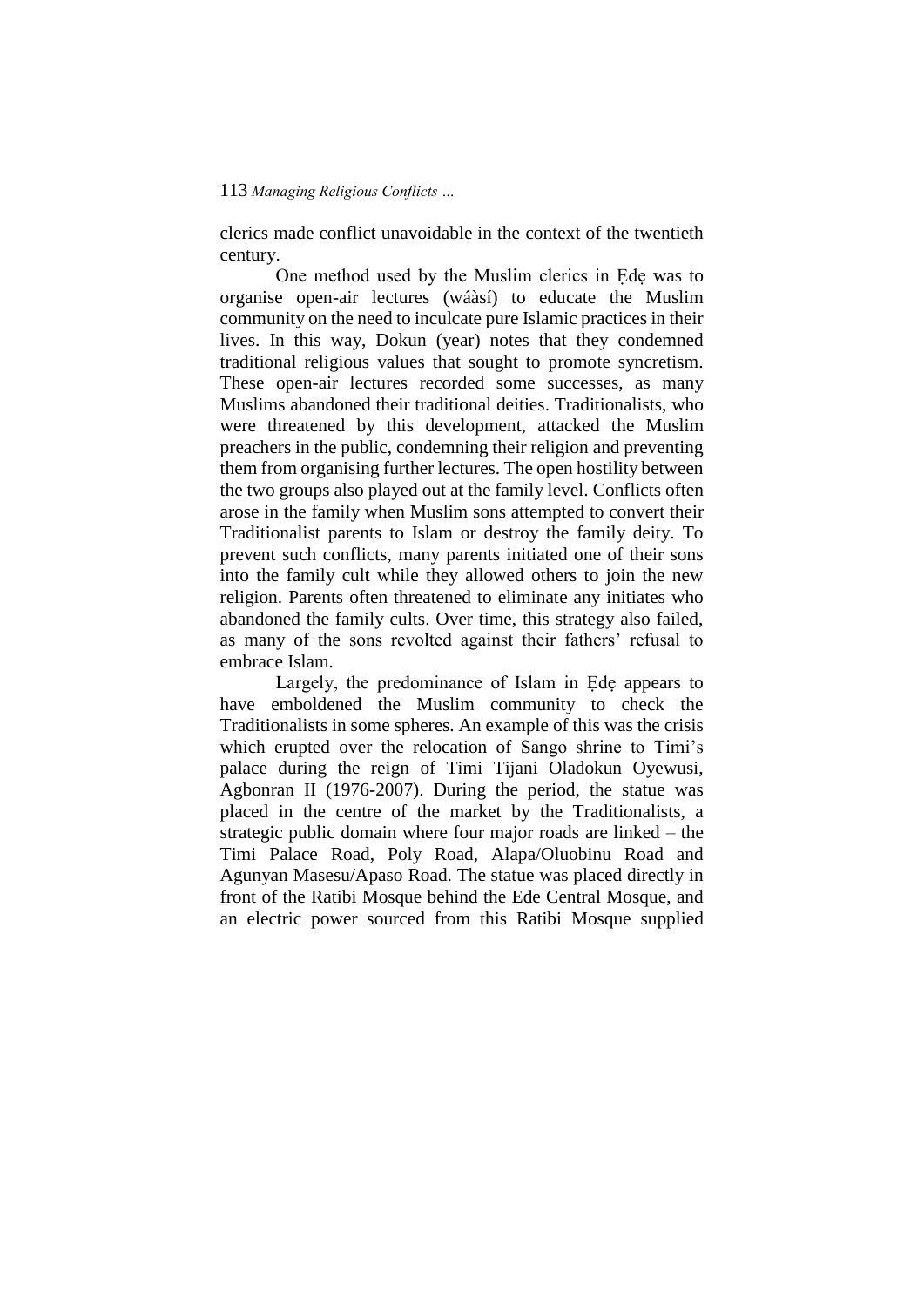power to the statue together with a bulb in its mouth which made it seem like Sango was spitting fire in sync with its legendary tale. For some time, the action of the Traditionalists did not seem to have prompted criticisms from the Muslim community, not until the popular Yoruba poet and critic, Olanrewaju Adepoju (1978) visited the town and made fun of the people in one of his albums:

*Nígbà tí èèyàn ò gọ̀bí ará Ẹdẹ, Wóṇ kọ́mọsálásí Wón fi Sàngó jẹ ̣ lèmóṃ ù*

When one is not as foolish as Ede folks, They built a mosque, and made Sango their Imam

Piqued by this remark, some members of the Muslim community led by Sheikh Salaudeen Olayiwola, Abdul-Ganiyu Olagunju, and other members of the Joint Association of Ede Muslim Youth Organizations (JAEMYO) decided to remove the Sango statue. They destroyed the statue in a late-night operation which called the attention of people close to the market. Protests against this action by the Traditionalists were led by one of the Sango priests, Prince Jimoh of Ajeniju Ruling House. In resolving the crisis, a decision was reached to move the statue to the palace of Timi, where it stands till date (personal communication with Alhaji Nureni Lawal and Alhaji Adio, 27<sup>th</sup> July, 2013).

Another incident occurred when the organisers of the 2010 Ede Day Annual Celebration intended to stage a festival in honour of Sango as part of events marking the day. Some Muslim members of the Organising Committee reacted against the plan, noting that this would portray the town as a promoter of traditional religion. Talking Drum competition was staged to replace the idea of hosting the Sango festival. This was reluctantly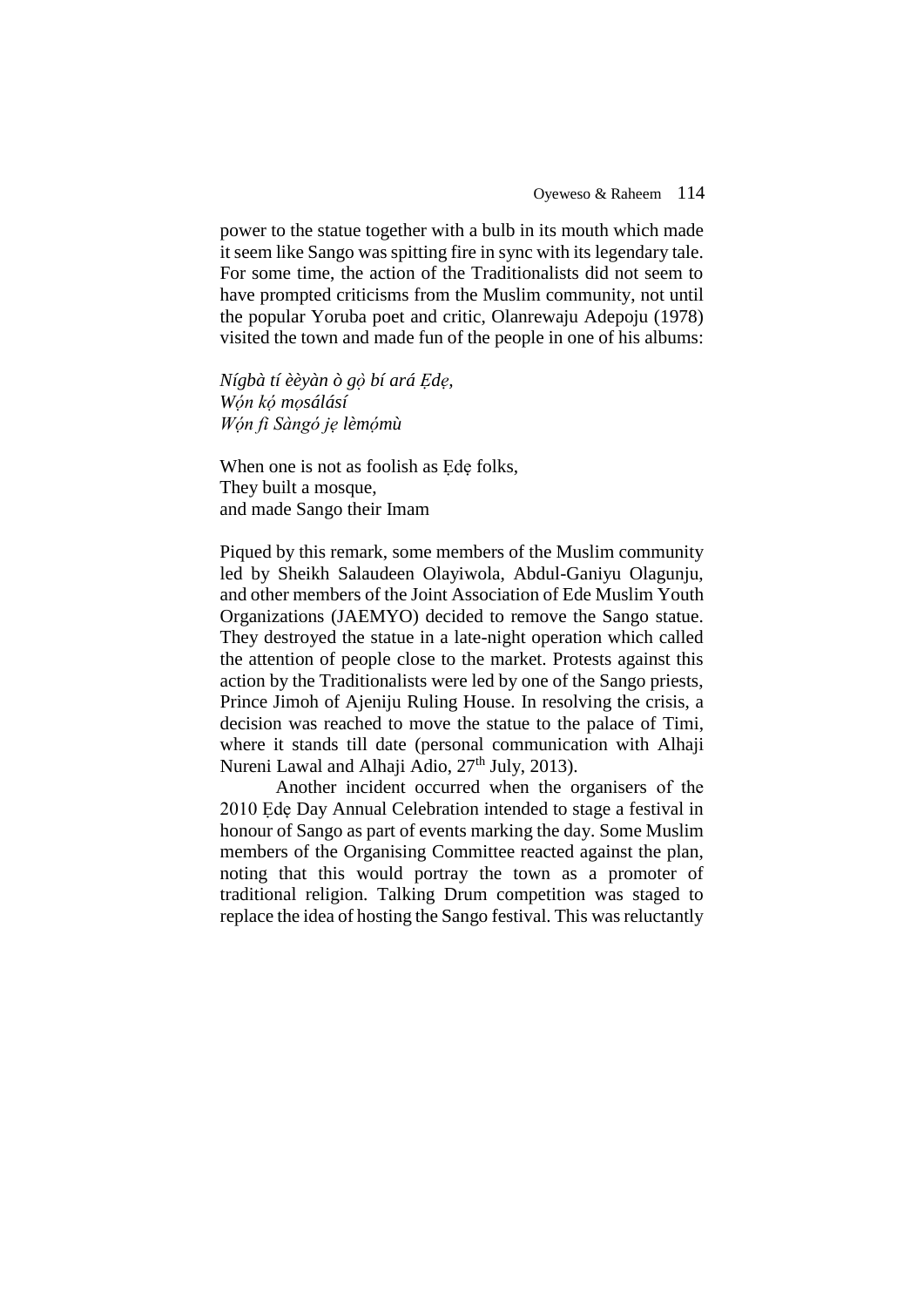accepted by the Traditionalists and other liberal Muslims in the town for the sake of peace and progress of the town. This concession is one of the ways through which conflicts capable of causing religious conflagrations are managed and resolved in Ede (personal communication with Alhaji Ibraheem Adekilekun, 5<sup>th</sup> May, 2013).

The introduction of Christianity in Ẹdẹ aggravated the religious tension and competition for space among the religious groups. It brought about a new twist whereby Traditionalists and Muslims could both condemn the Christians, or where Muslims and Christians condemn the Traditionalists, or where Christians and Traditionalists condemn the Muslims, all depending on individual group interests and the issues at stake. Christianity and Islam are united in their claim to the oneness of God and as such, are opposed to the 'polytheistic' belief of the Traditionalists. The two religious groups usually oppose the Traditionalists for associating partners with God among other idolatry practices. Being the two oldest religions in the town, both Muslims and Traditionalists are also united in their support for polygamy and condemnation of Christianity.

Although both Christians and Traditionalists view the predominance of Muslims in Ede as a threat, they respond to it differently. While Traditionalists accommodate the Muslims and appropriated many Islamic practices, Christianity sought to compete with them and even surpass them through various methods such as Western education. Western education was an attraction for the people of Ede but the fear of conversion discouraged many Muslims and Traditionalists from attending the mission schools in the early period. Indeed, the Church successfully converted many pupils who attended the mission schools to increase its fold. In 1949, the Baptist Church also established a Teacher Training College to increase the number of teachers in Ẹdẹ and other Yoruba towns. The school also provided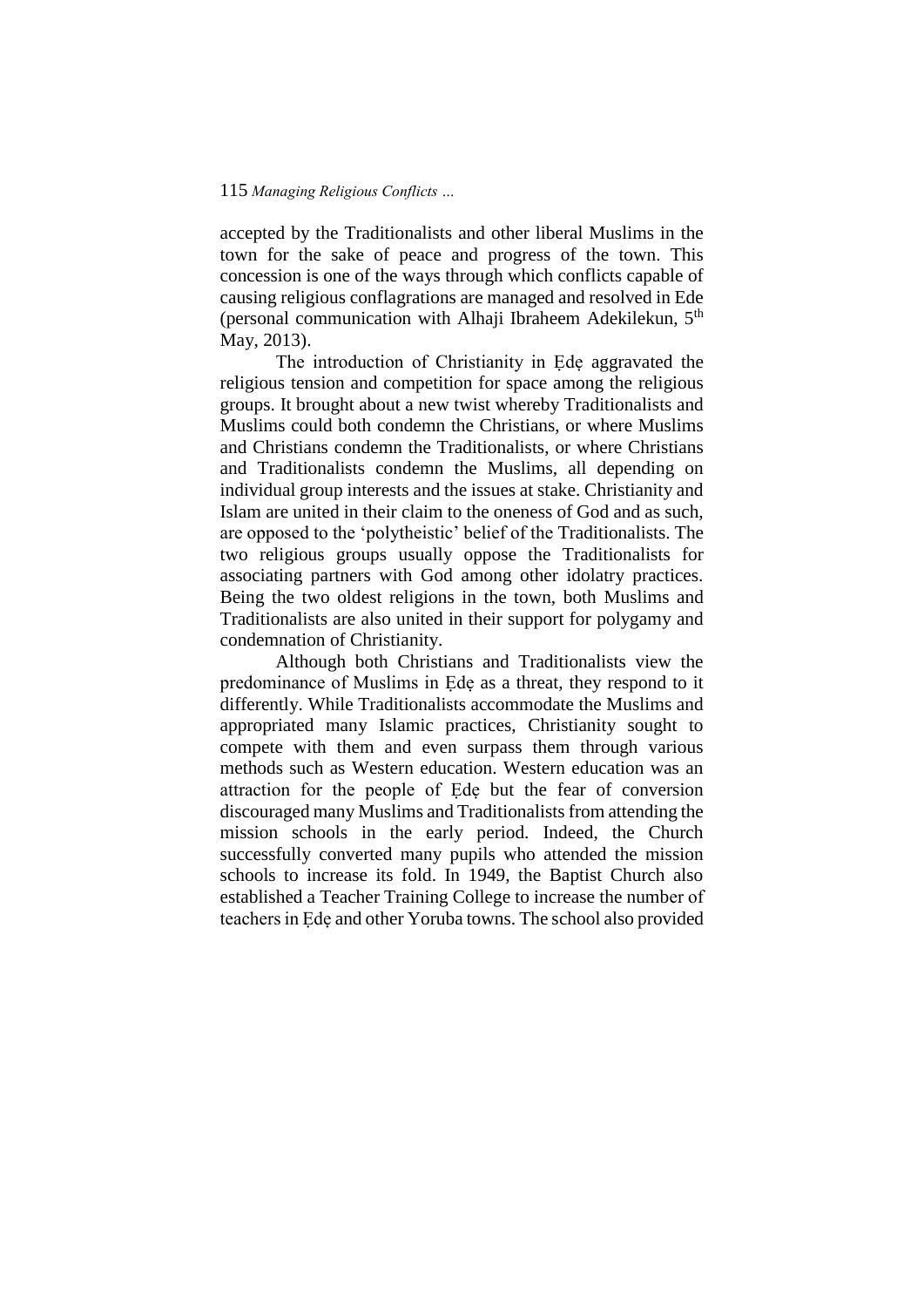job opportunities for educated Christians to the exclusion of the dominant Muslim population. The college gave Christians an edge to produce more teachers in the town. To be at par with the Christians in educational advancement, an attempt was made to raise money from the entire Ede community to build a community school that would accommodate every child without the fear of being converted into Christianity. However, when the school was completed in 1963, only Christians were qualified as teachers, all of whom were subsequently employed by Timi Laoye. His action, as a Christian trained by the Baptist Church, was viewed in a negative light by Muslims who also feared that their children would be converted under Christian teachers. They, therefore, raised money for the second time to build a new school which they named Ẹdẹ Muslim Grammar School, in 1974. Despite the bias against him, Timi Laoye was, nonetheless, responsible for encouraging the establishment of Muslim schools such as Bamigbaye Memorial School which later changed its name to Tajudeen School with branches in Ejigbo and Ikirun. The new schools changed the apathy of Muslims towards western education (personal communication with Alhaja Lateefat Giwa, 2<sup>nd</sup> March, 2013).

The construction of Ẹdẹ Central Mosque was another issue that pitched the Muslims against Timi Laoye. In 1958, there was a need to expand the mosque located at Oja-Timi to accommodate the growing Muslim population. Timi Laoye provided a piece of land located adjacent to the old mosque. While some Muslims accepted the offer, the majority did not noting that the new site given to them by Timi Laoye could not accommodate them.They eventually revolted, stoning the palace and chanting protest songs for their perceived attempt by the Timi to contain the predominance of Islam. The crisis was finally settled in the court of law in favour of the Muslims who supported the use of the old site at Ọja-Timi (Dokun 1974: 52).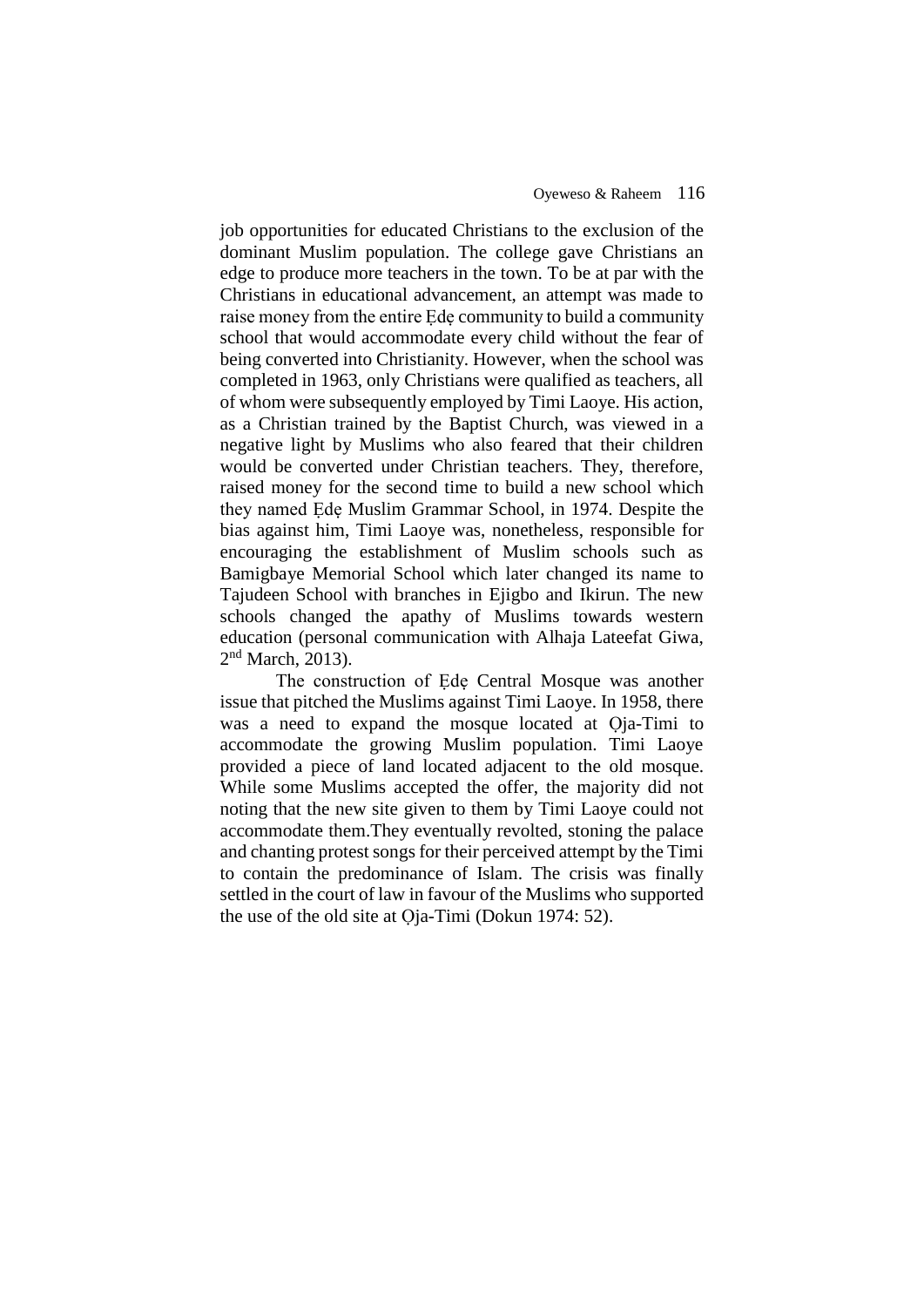Competition for space is also rife within Islamic and Christian religious groups. Among the Islamic groups, the competition occurs mostly between the conservative clerics and the puritan *Ahmadiyya* group or reformist sects such as the *Tabligh Jama'at*. The Ahmadiyyah group has mostly been criticised for not accepting Prophet Muhammed as the seal of prophets in Islam. The belief of the *Ahmadis* was unimaginable for many Muslims in Ẹdẹ. The early *Ahmadis* in the town were severely criticised and such often result in conflicts. Dokun (1974: 111) observes that the group was allowed to be inaugurated in the town in August 1970 at the intervention of Timi Laoye. However, the group appears to be discriminatory against other Muslim groups in certain areas. For instance, members of the group may not pray behind a cleric who is not an Ahmadi. Similarly, they may not marry anyone from any Islamic denomination apart from Ahmadiyyah (Personal communication with Mutiu Lawal, 20<sup>th</sup> July, 2013).

In the Christian community, doctrinal differences appear to have caused a divide between the indigenous people and settler groups. A case in point is the Baptist Church. Part of the reasons why the Babasanya branch of the church was abandoned and the members broke into two factions was as a result of the traditional practices, such as polygamy, that were tolerated by Akerele, the founder of the Church. The indigenous people of the town who supported him, therefore, broke away to establish the First Baptist Church at Oke Apaso. Also, the split in the Ebenezer African Church produced one faction for indigenes and another one for non-indigenes. Similarly, most Ẹdẹ indigenes do not attend churches such as The Anglican Church which they refer to as 'churches for strangers.'

The organisation of public religious activities by the Christian community has also caused rancour between them and Muslims who perceive it as an attempt to win them over. An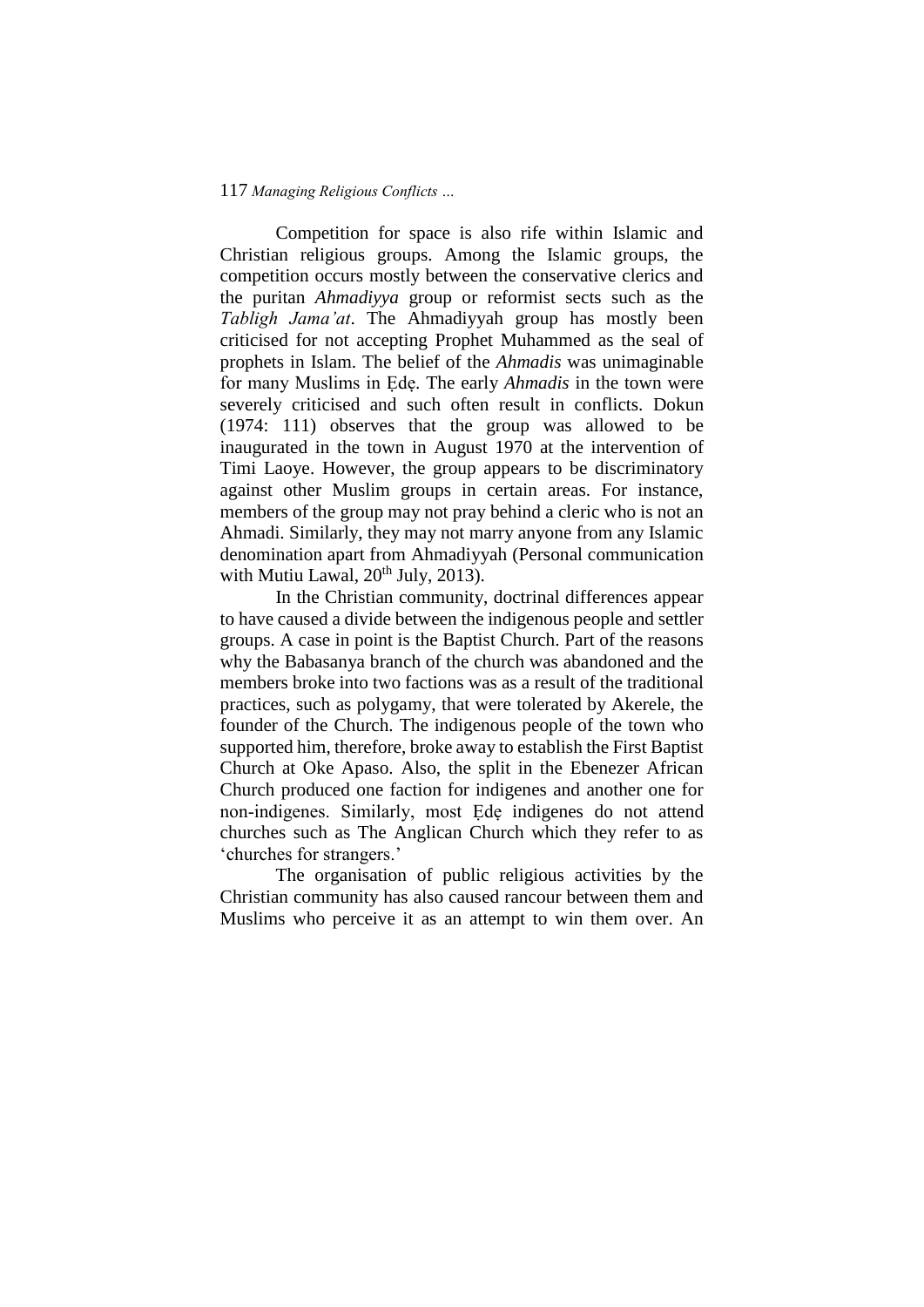example was the Healing Jesus Crusade held in July 2011. The crusade was organised by the Dag-Heward Mills Christian Ministry of Ghana in concert with some local churches in Osun State. The event was preceded with about six weeks of intensive mass mobilisation and publicity which offended the sensibility of a section of the Muslim population. Apart from the print and electronic media, the walls of some public and private buildings in Ẹdẹ and adjoining towns were painted with Dag-Heward Ministry's yellow colour while several banners were hung in strategic places within and outside the town. Billboards and posters of the visiting Evangelist, Dag Heward Mills, were also pasted in several places while many commercial vehicles had one or two bumper stickers about the crusade. There were also regular street parades by Christian volunteers, sensitizing the public about the forthcoming crusade.

The *Tabligh Jama'at* was one of the groups that reacted against the crusade, and their opposition to it seems difficult to disprove (Personal communication with Yemi Balogun,  $30<sup>th</sup>$  July, 2013). The crusaders chose either predominantly Muslims towns such as Ede in Osun, Auchi in Edo, Iseyin in Oyo State or 'less' Christianised towns like Badagry in Lagos State, for the event. Since the Ministry also planned to invite the Timi, a Muslim Oba and the Chief Imam of Ẹdẹ Central Mosque to the event, these Muslim critics believed that the ultimate objective of the crusaders was to corrupt their faith and strong devotion to Islam. They, therefore, made counter move to organise vigils for Muslims in the same period. They also posted banners and posters in several locations in the town with such inscriptions as: "Allah is the Healer, the Saviour and the Provider" (Banaat 2011). This episode represents a critical period in religious interactions in Ẹdẹ but did not lead to any disturbance or breach of peace in the town as the crusade was held as planned. A resolution was, however, achieved after several days of mediation by Ẹdẹ Interreligious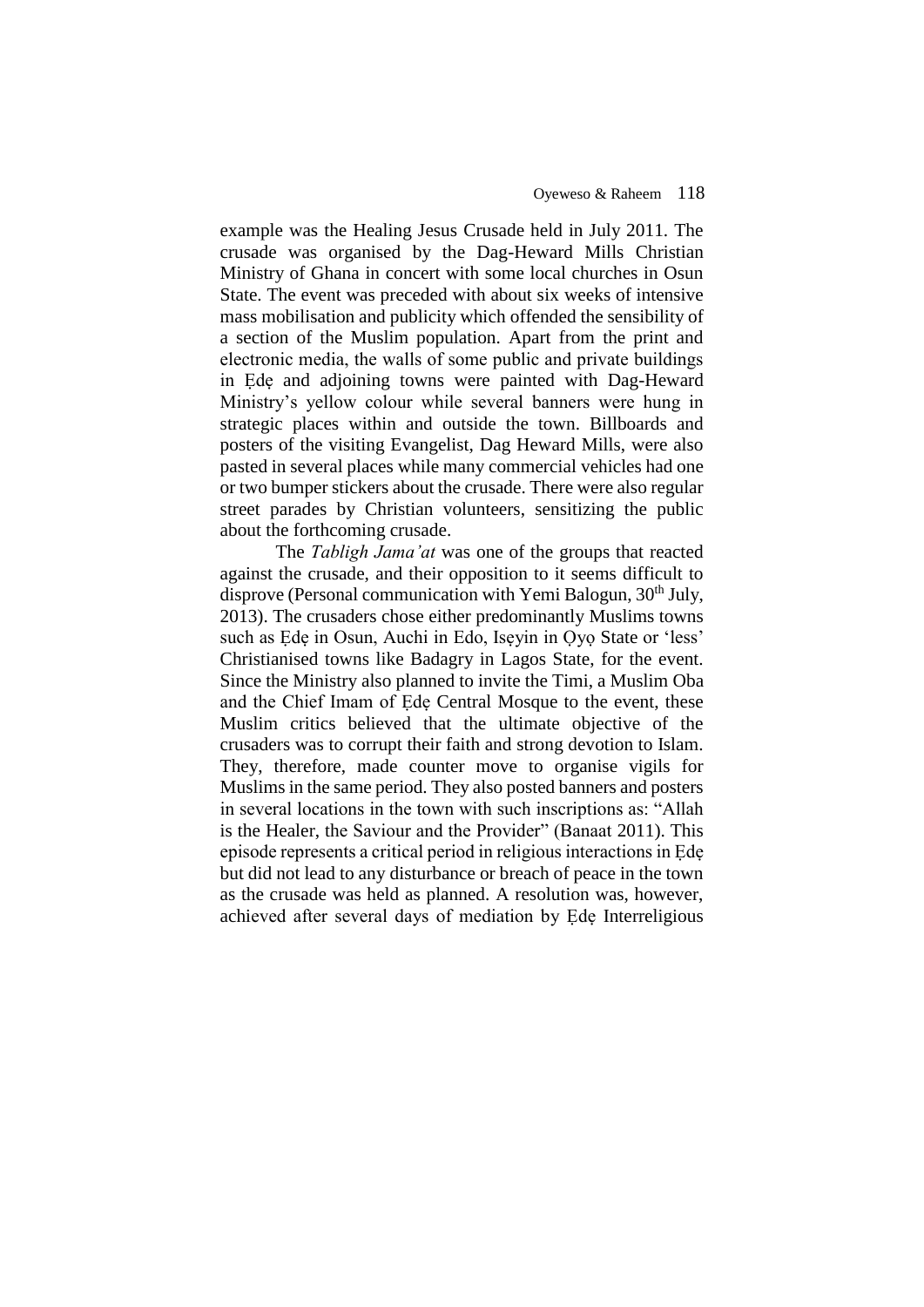Council comprising of leading professionals and elites in the town.

The location of Redeemers University permanent site owned by the Redeemed Christian Church of God in Ẹdẹ is another issue that raised the fear of pollution of Islam in the town. Many of those that reacted against the location of the university in Ẹdẹ were disturbed by the understanding that the Redeemed Christian Church of God is one of the biggest Pentecostal churches in Nigeria, commanding large followership within and outside the country. They were also worried that another church, the Baptist Church, had established its university – Bowen University – in a neighbouring Muslim-dominated town of Iwo. Therefore, when Ede was announced as the location of the permanent site of Redeemers University, they seemed to have taken several measures to hinder its take-off. Part of the moves was to incite families who owned the land on which the university was to be built against the Redeemed Christian Church of God, a factor which caused some delay in the take-off of the university. Until 2012, when its foundation was finally laid in the town, the university operated temporarily at the headquarters of the church located in Mowe, Ogun State.

Largely, the competition among members of various religious groups has been managed in such a way as not to cause a wide-scale conflict in the town. The religious groups understand each other's differences and have learned to accommodate one another (Raheem 2019). The case of Ẹdẹ is not different from what obtains in some Yoruba towns where the traditional institution worked with religious leaders to promote interreligious peace (Oyeweso 2012). In particular, most of the Timi in Ẹdẹ have been responsible for mediating in various religious issues that could have led to conflict. Therefore, crises such as the one occasioned by the building of Ẹdẹ Central Mosque, the Sango shrine in the market, the Mills Crusade, and the location of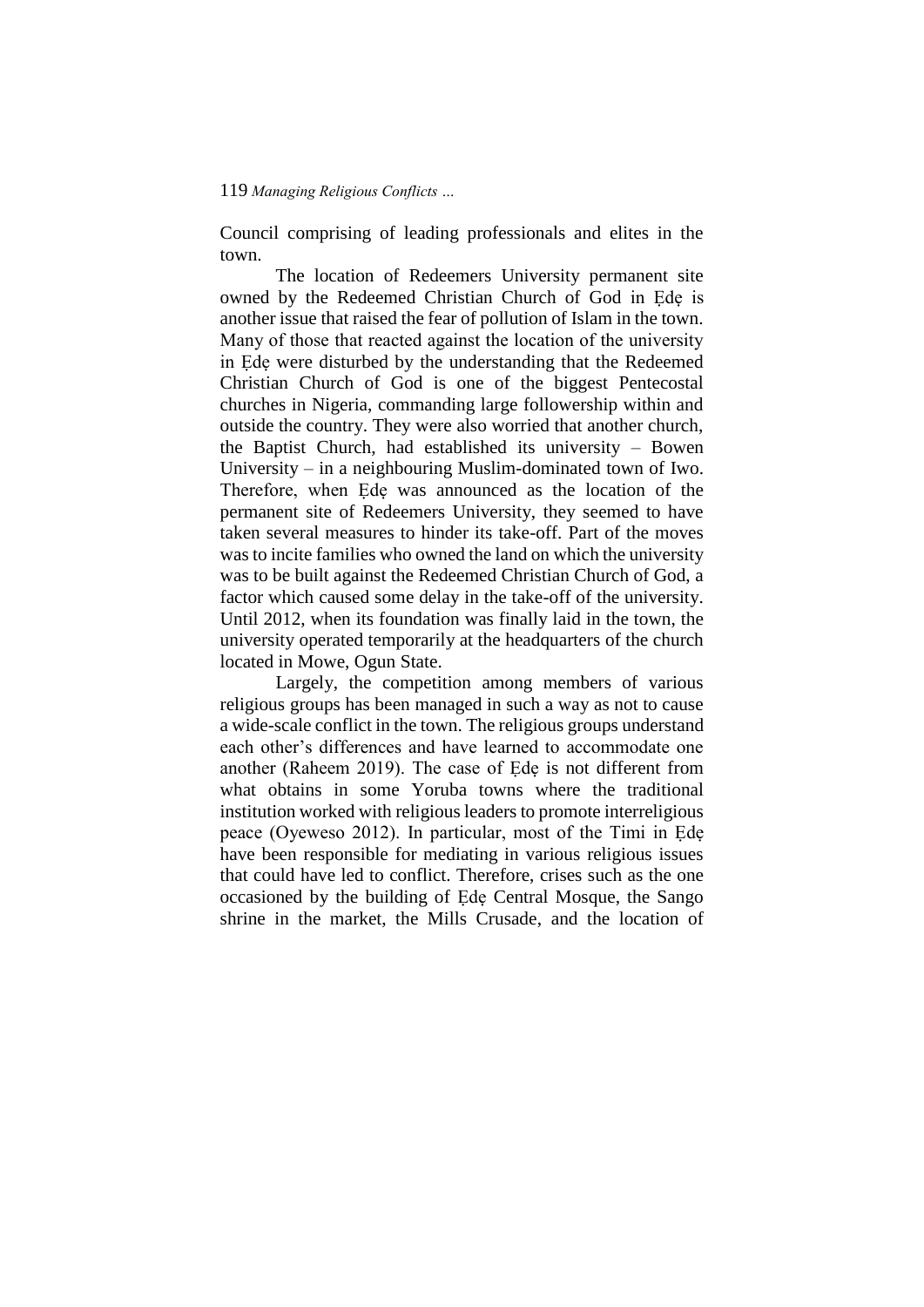Redeemers University were impressively managed in ways that prevented them from degenerating to major religious conflicts or disturbances. This is unlike what usually happens in other parts of the country, especially in Northern Nigeria.

Other major factors in religious tolerance and peaceful coexistence in Ẹdẹ are interreligious marriages and kinship relations. Today, there are numerous examples of family groups comprising Muslim and Christian members as well as adherents of the traditional religions. There are various instances of Muslim men who married Christian women and vice versa. The famous Adeleke family is a typical example of families with a blend of Muslim and Christian members. The patriarch of the family, Late Senator Raji Ayoola Adeleke, was a devout Muslim married to a Christian Igbo woman. The family is blessed with several successful children out of who are devout Muslims and Christians. Describing the nature of religious interactions in Ẹdẹ with specific references to the Adeleke family, Senator Isiaka A. Adeleke holds that:

> There is no doubt that Ede is one room in terms of history, religions and culture. My late father was a devout Muslim while my mother who was of Igbo extraction was a zealous Christian. I am a Muslim with Muslim and Christian wives but my children are all Muslims. My immediate younger brother, Dr. Deji Adeleke, is a prominent member and leader of the Seventh Day Adventist Church. He has also constructed two magnificent churches for the Seventh Day; one in Ikeja and the other in Lekki. His wife and children are all Christians. Our younger brothers and sisters chose the faith of their choice and consequently, there are several *Alhajis* and practising Christians in the family. All members of the family participate actively during the Eid-el-Fitr and Eid-el-Kabir festivals ditto for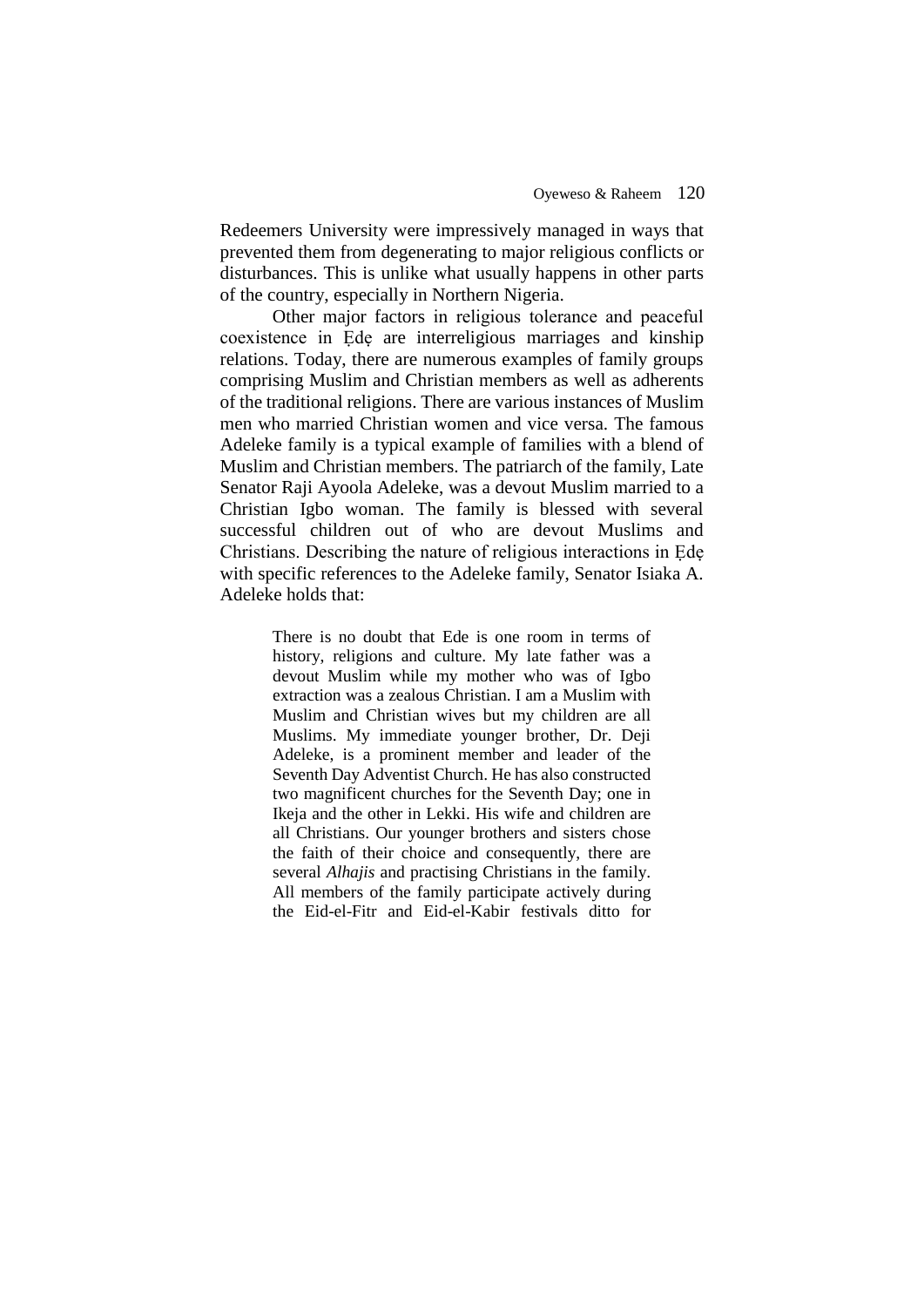Christmas and New Year festivities. In our family and the larger Ede community, Islam and Christianity coexist peacefully.

(Personal communication,  $18<sup>th</sup>$  August, 2013)

It is indisputable that many family groups like the Adelekes abound in modern Ẹdẹ as well as other Yoruba towns and cities. Therefore, the relatively peaceful religious coexistence and absence of religious disturbances in Ẹdẹ could be explained from the perspective of the fact that many family groups have Christian and Muslim members. Apart from the family, evidence of interreligious interaction can also be found in public places such as Ori-Oke Baba Abiye, a prayer mountain established in 1944 by Prophet Samson Oladeji Akande, located between Awo and Iwoye. The mountain has a church and hostels for visitors who regularly go to pray and seek solutions to their socio-economic and spiritual problems. Although it was established by a Christian cleric, many of those who visit the mountain are members of other religious faiths from within and outside Ẹdẹ. It has, therefore, become one avenue where people of different religious faiths interact, offer prayers and call on God together to answer their prayers.

### **Conclusion**

This article has examined the nature of religious interactions in Ede among the practitioners of the three major religions in the town – traditional religion, Islam, and Christianity. It showed that the people of Ẹdẹ were originally adherents of Yoruba traditional religions before the advent of Islam and Christianity in the 19<sup>th</sup> and 20<sup>th</sup> centuries, respectively. Today the modern town of Ede has elements of a Muslim town but traditional religion continues to be relevant while Christianity continues to grow steadily among the inhabitants. The people of Ẹdẹ, despite differences in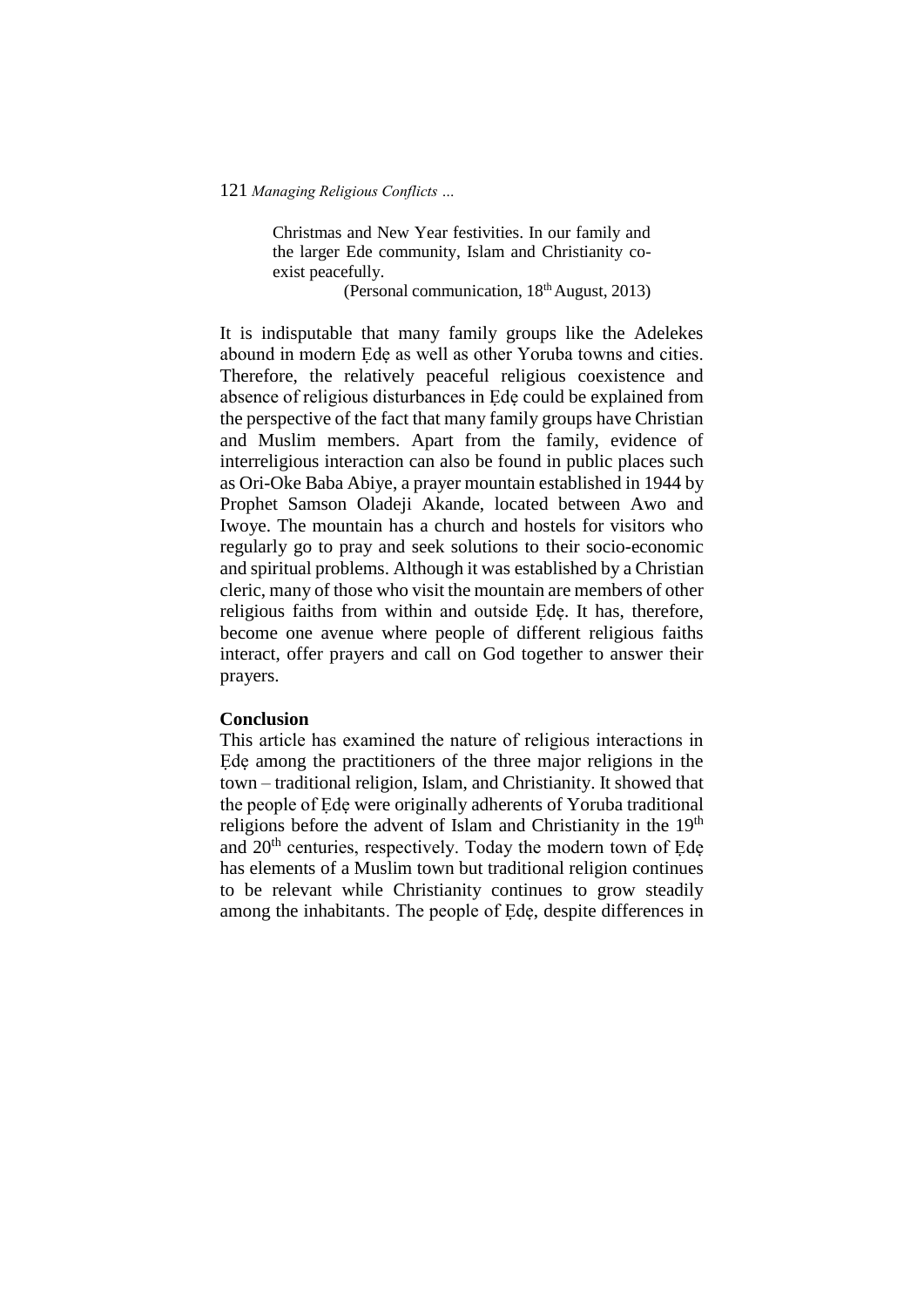their religious affiliations, have continued to live in peace and harmony. While there have been instances of cold and open conflicts among the adherents of the three religions in the town, such have been carefully managed without degenerating to civil disturbances or crises. The paper concluded that Ede represents a stand out case of peaceful and cordial management of religious differences in Yorubaland, and that such has been a major characteristic of religious tolerance among the Yoruba of Southwestern Nigeria.

## **References**

- Abdul-Fatah, M. 2007. The institution of Shari'ah in Oyo and Osun States, Nigeria, 1890-2005. PhD Thesis, University of Ibadan.
- Adejumo, A. G. 2009. "The practice and worship of Sango in Contemporary Yorubaland", J. E. Tishken, T. Falola and A. Akinyemi (eds.) *Sango in Africa and African Diaspora*, Bloomington: Indiana University Press.
- Adelegan, F. 2013. *Nigeria's leading lights of the Gospel: revolutionaries in worldwide Christianity*, Bloomington: Westbrow Press.
- Ajayi, J. F. A. 1965. *Christian Missions in Nigeria, 1841-1891: the making of a new elite,* London: Longmans.
- Ajayi, J. F. A. 2004. "Promoting religious tolerance and cooperation in the West African region: the example of religious pluralism and tolerance among the Yorubas", *The Guardian*, 25th April 2004.
- Akinyemi, A. 2009. "The place of Sango in Yoruba pantheons", J. E. Tishken, T. Falola and A. Akinyemi (eds.) *Sango in Africa and African Diaspora*. Bloomington: Indiana University Press.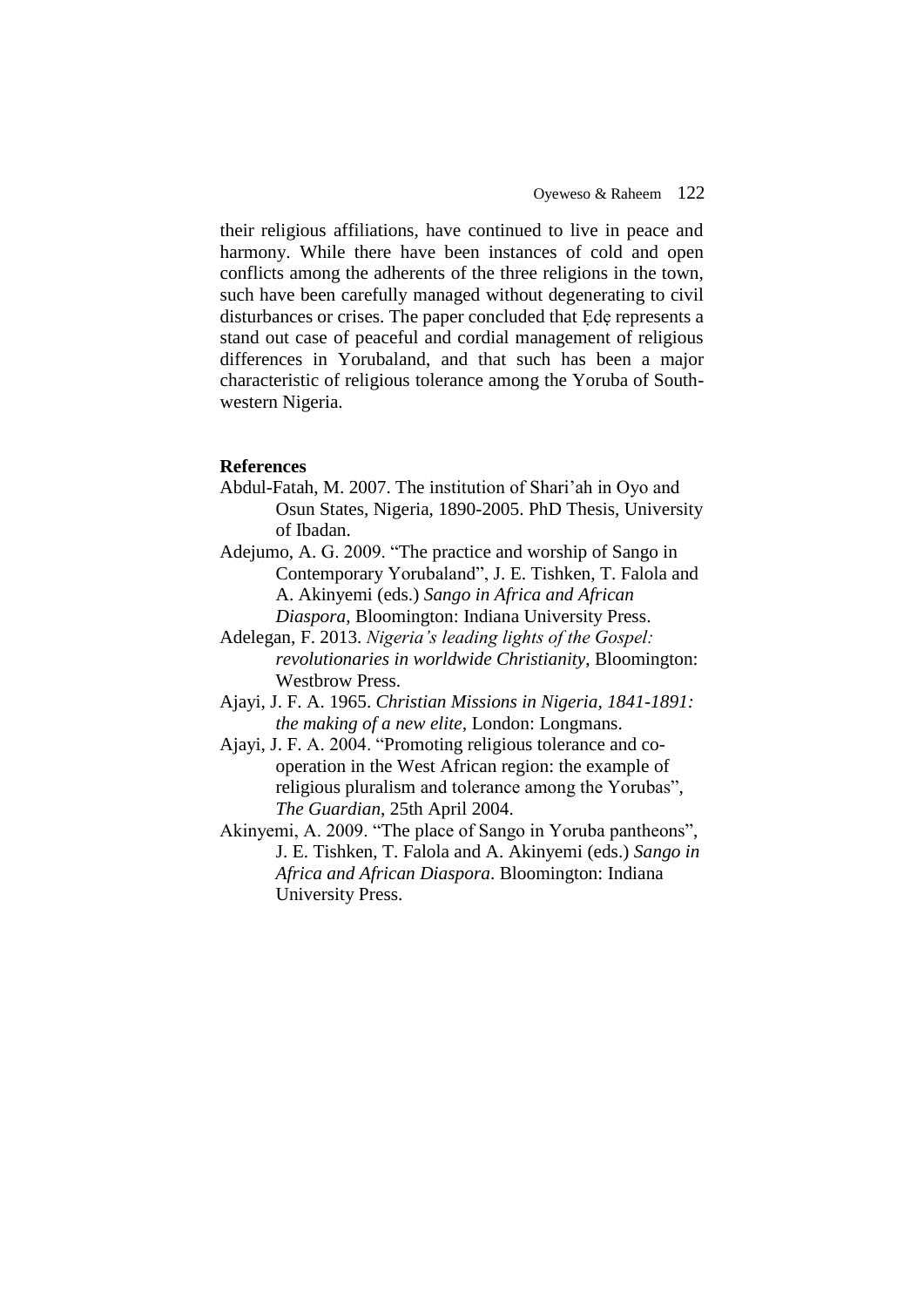- Anglican Diocese of Osun. 2007. *Outline history of churches in the Diocese of Osun Anglican Communion*, Osogbo: Safesight Publishers.
- Atanda, J. A. 1972 (ed.). *Travels and explorations in Yorubaland, 1854-1858,* Ibadan: University of Ibadan Press.
- Atanda, J. A. 1988. *Baptist Churches in Nigeria, 1850-1950: accounts of their foundation and growth*, Ibadan: University of Ibadan Press.
- Awolalu, J. O. 1979. *Yoruba beliefs and sacrificial rites*, London: Longman.
- Azeez, O. n.d. *History of Imamship in Ede*, Unpublished Manuscript.
- Banaat, A. 2011. In Ede*,* Osun State*,* a fraud is underway in the name of Christianity. *Nairaland*, 6<sup>th</sup> July, Accessed at http://www.nairaland.com/707841/ede-osun-state-fraudunderway
- Barnes, S. T. 1997 (ed.). *Africa's Ogun: Old World and New* 2nd edition, Bloomington: Indiana University Press.
- Dokun, L. A. 1974. Islam in Ede. *B.A. Long Essay*, University of Ibadan.
- Gbadamosi, T. G. O. 1970. *The growth of Islam among the Yoruba,* Ibadan: Longman.
- Houlberg, M. H. 1978. "Notes on Egungun masquerades among the Oyo Yoruba", *African Arts* 11, 3.
- Laoye, J. A. 1956. *The story of my installation*, Ede: Aafin Timi Ede.
- Lawuyi, O. B. 1988. "Ogun: diffusion across boundaries and identity constructions", *African Studies Review* 31, 2: 127-139.
- Nolte, I & O. Ogen. 2017. "Beyond religious tolerance: Muslims, Christians and Traditionalists in a Yoruba Town", I. Nolte, K. Ogen, and R. Jones (eds.) *Beyond*